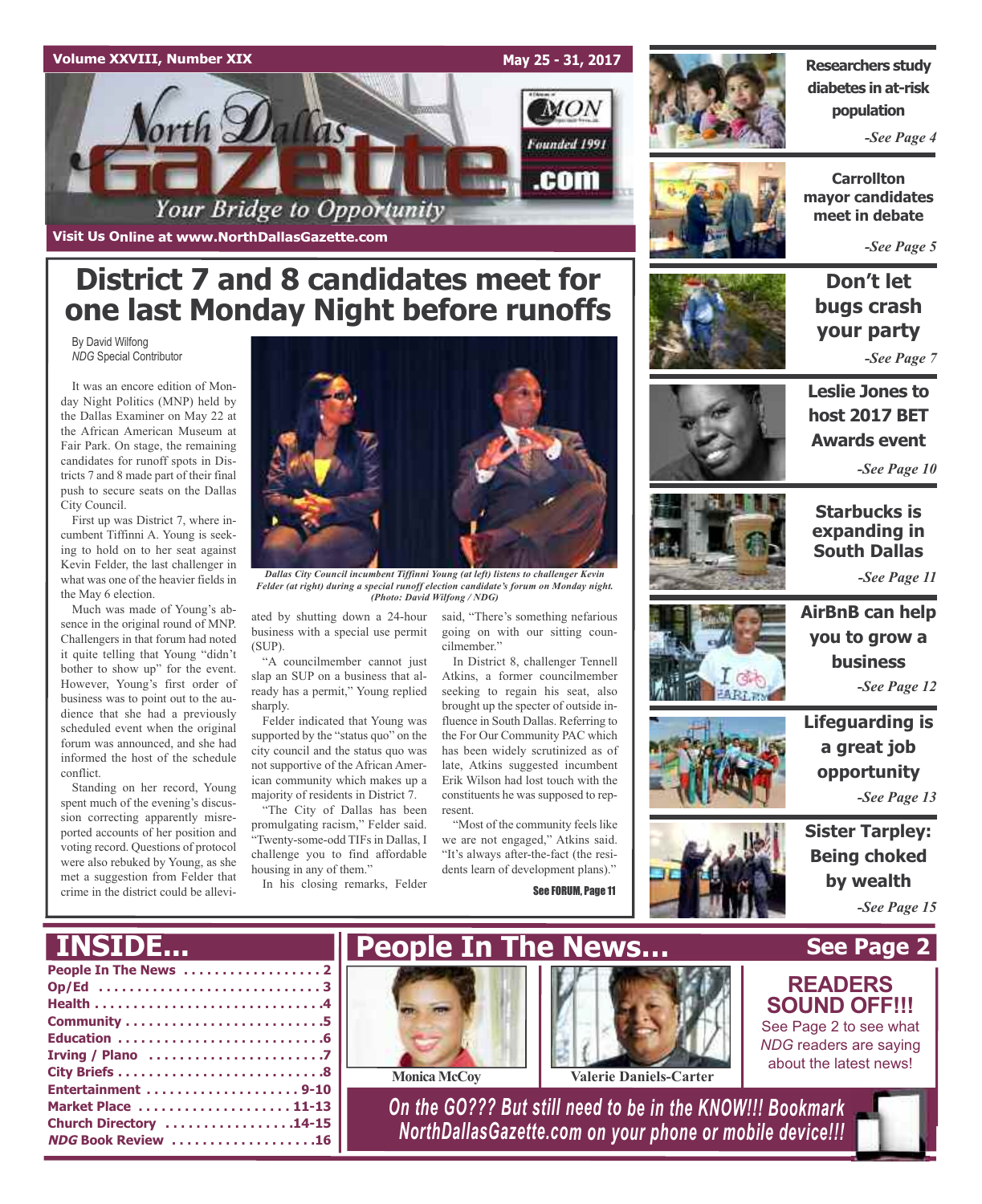#### **People in the News www.NorthDallasGazette.com**

### **Monica McCoy**

A T L A N T A (BlackNews.com) -- Monica McCoy, a global speaker, coach and career strategist, will be among 50 women leaders from more than 100 countries, receiving the prestigious WEF17 "Iconic Women Creating A Better World For All" Award, at the Women's Economic Forum (WEF) in New Delhi, India this month.

The highly anticipated Women's Economic Forum will include a confluence of women leaders and achievers, including many dignitaries, who will be giving workshops and speaking on a



variety of topics under the conference's theme, "Women: Creating, Innovating, Understanding and Driving the Future."

McCoy is owner of Atlanta, GA-based Monica Motivates, where she conducts workshops for companies and organizations on stepping inside the arena and consults with business professionals and owners on business initiatives.

"I am extremely excited to be part of the WEF conference and have the opportunity to share my global message of "Getting Inside the Arena," and helping to empower women to understand how they can have more control over their lives and careers, hit their career goals and be centered amid turmoil. It is an honor," shared McCoy. "To learn that I am included among the award recipients was also a very pleasant surprise," she said.

"We are honored to have award-winning global speaker, executive coach and career strategist, Monica McCoy, speak to our Women's Economic Forum attendees about the keys to stepping into and staying in-Women's Economic Forum's Global Chairperson, Dr. HarbeenArora. "Due to her leadership with global women's initiatives, Ms. McCoy will be receiving the "Iconic Women Creating A Better World For All" Award.

A former Acting Global Director with The Coca-Cola Company, McCoy is also a recipient of the 2015 YWCA Corporate Woman of Achievement Award.

She is a sought after

ious other corporate boards, has been active with AAA

"As a visionary and committed AAA leader, Valerie will serve the organization well, building and expanding upon the trust our members have placed in the brand for more than a censpeaker for industry and professional groups like Coca-Cola's LINC (Lead, INspire, Connect) Business Resource Group, where she chaired their global 2015 Leadership Conference of more than 1,000 members in 32 countries. Other organizations for which she has shared her success tactics and expertise, include Georgia Tech's Global Women's Conference, the KOSBE Awards, Alpha Kappa Alpha, INROADS, Georgia State University, and many others.

McCoy will soon be launching an E-Course "Are You Ready to Step Inside the Arena?" The E-Course provides nine success modules,

including understanding your strengths, recognizing the givers and takers in your circle, understanding your P.I.E. (Performance, Image and Exposure), and creating a 90 day plan.

The course will be launched in May and will be available on www.monicamotivates.com.

For more information about Monica Motivates, go to www.monicamotivates.com or follow her on Facebook @MonicaMotivatesLLC; Instagram @moni c a d m c c o y; Twitter @MonicaMotivates and LinkedIn@MonicadMc-Coy.

### BOSTON -- Valerie **Valerie Daniels-Carter**

Daniels-Carter, co-founder, president and chief executive officer of V&J Holding Companies Inc, the largest female food service franchise in America, was elected chair of the AAA board of directors at the 114th AAAAnnual Meeting in Boston. More than 230 delegates and club officials representing the federation's 38 affiliated clubs in the U.S. and Canada were in attendance. Daniels-Carter, the first African-American woman to hold the distinguished post, will serve as



board chair for the 57 million member, not-for-profit federation for two one-year terms.

"This is a historical time for AAA in that it really does reflect the fact that AAA is a brand that is more

than a trusted, go-to resource for millions of drivers and travelers. It's a brand that appreciates and is appreciated by diverse communities across North America," said Daniels-Carter. "To be the first African American female to step into this role is important to me and the association. And while AAA is more than 100 years old, we don't act 100. I'm taking over at an exciting time, when innovations are happening every day, where AAA is taking the lead."

Daniels-Carter, who also serves as a director on the Green Bay Packers and var-

for 22 years both in her home state of Wisconsin and nationally. She has served on multiple board committees and, most recently as audit committee chair, leading the efforts to raise the association's collective preparedness in cybersecurity. She was elected vice chair of the AAA board in 2015.

tury," said Marshall Doney, president and CEO of AAA.

"Valerie has played an integral role in the AAA federation, putting her considerable business acumen to work on behalf of the organization and its members. And I know that as our new chair, Valerie will help ensure AAA remains a vital part of our members' daily lives."

A nationally known business leader, Daniels-Carter started her franchise empire with one Burger King restaurant in 1982 and built her company into a 137 unit, multi-brand organization. A talented basketball

player in her own right, Daniels-Carter has teamed up with one of the NBA's most famous and valuable players, Shaquille O'Neal, to expand the horizons of Auntie Anne's Famous Pretzels. Together, they have opened 30 new locations nationwide.

"I view myself as a market innovator and I look forward to helping lead the ongoing innovation and the expansion of AAA," continued Daniels-Carter. Along with electing Daniels-Carter chair, AAA elected as vice chair, William A.

#### See CARTER, Page 12

# **NDG Readers Sound Off...**

**Sister Tarpley: Mothers - How special they are!** Your paper is consistently excellent and informative!

> *- John McCaa Via Facebook*

#### **Ed Gray, Senior NDG Columnist: Mother's Day Protest**

This wanton and wild pattern of police murder of innocent Afro-Americans is a national problem. Therefore it deserves a national solution. The data that defines this problem

must first be collected and assessed.

Then the problem must be addressed on a national level. Of course in these times of Trump, Abbot and the gang – that is like asking the moon to kiss the sun. However, we ( the people who are the victims) can make this happen. We have to support and join with groups like the Mothers Against Police Brutality. This support is very important to our survival as well as the survival of the "freedoms" of this entire country. *--Anonymous*

#### **Don Hill Deserves a Fair Sentence**

I can see why many believe Don Hill got a raw deal when white politicians for decades have done the same things he was accused of, and never faced federal prosecution. In Mr. Hill's case, former Mayor Laura Miller took more than \$60,000 in "contributions" from Potashnik and his family, then she voted in favor of Potashnik's projects, wrote letters in support of him, and appointed him to a task force.

The difference may be

in Ms. Miller being more subtle about her support and not having any traceable conversations in which she promised anything to Potashnik. Or it may be related to their backgrounds. On the surface, many say she was ignored because she is white and more politically connected, and the feds went after the black guy because it was an easier conviction. It's hard to dispute such a conclusion. *-- BG*

**To share your opinion visit NorthDallasGazette.com**

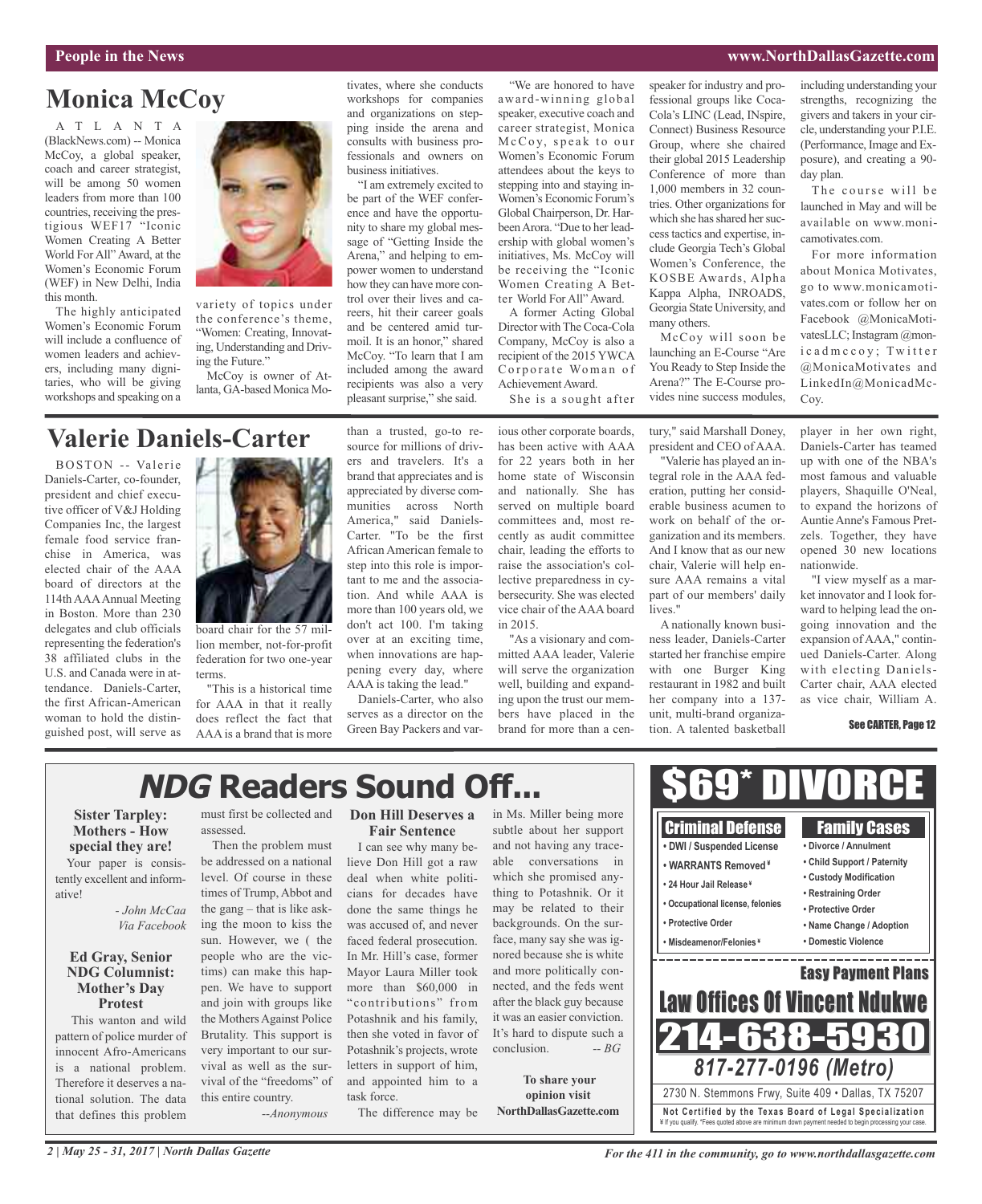#### **www.NorthDallasGazette.com Op-Ed**



Phone: 972-432-5219 - Fax: 972-509-9058

*"Do what you say you are going to do ... when you say you are going to do it."*

**Publisher's Office:** publisher@northdallasgazette.com

**Sales Department:** marketing@northdallasgazette.com 972-509-9049

**Editorial Department:** editor@northdallasgazette.com

#### **Online:**

www.NorthDallasGazette.com www.twitter.com/NDGEditor www.facebook.com/NorthDallasGazette www.pinterest.com/NDallasGazette www.instagram.com/NorthDallasGazette

### STAFF

**Editor Chairman Emeritus** *Ruth Ferguson Jim Bochum 1933 – 2009* **Religious/ Marketing Editor** *Shirley Demus Tarpley* **Published By** *("Sister Tarpley") Minority Opportunity News, Inc.* **Senior Columnist Web Master** *Ed Gray Todd Jones* **Contributing Writers** *Jackie Hardy* **Special Projects Manager** *Terri Schlichenmeyer Edward Dewayne Nicole Scott "Preacher Boy"Gibson, Jr. David Wilfong* **Community Marketing Production** *Nina Garcia Margaret Freelon David Wilfong Nadina Davis* Who, What, When, Where and Why? Take a trip down memory Visit North Dallas Gazette Archives Der ter morthylationg textile around a field on manual and<br>table the compact purper that says was ruled to "Dallaw most respected publication in the minority community" *North Dallas Gazette assumes no responsibility for unsolicited material and reserves the right to edit and make appropriate revisions. The North Dallas Gazette, formerly Minority Opportunity News, was founded in July 1991, by Mr.Jim Bochum and Mr.Thurman R. Jones. North Dallas Gazette is a wholly owned subsidairy of Minority Opportunity News, Inc.*

# **Does the DeVos Education Budget Promote 'Choice' or Segregation?**

By Kimberly Hall and Michael Hilton

WASHINGTON, DC --The American public education system should provide an equal opportunity for all students to receive a quality rigorous education - regardless of class, race or ethnicity. In direct opposition to this goal, the Fiscal Year 2018 education budget recommendations from the Trump Administration show an effort to limit opportunities, support, and civil rights protections for students throughout the country.

The proposed Furthering Options for Children to Unlock Success (FOCUS), a new Title I program, is a thinly veiled attempt to open the door for the voucherization of all federal, state and local public schools funds. This push to funnel public money to private schools to "improve student academic performance," fails to learn from the lessons of the past.

Districts throughout the country have attempted voucherization resulting in overwhelmingly negative academic outcomes and the promotion of segregation. The District of Columbia and Louisiana implemented district wide voucher programs to help save poor performing school districts. Evaluations of student performance in both cities showed a negative impact on student achievement. Students who participated in the Louisiana voucher program exhibited steep declines in math performance compared to students who remained in traditional public schools, performing 13 percent lower on average after two years in the voucher schools.

Why would we voluntarily expand a program that has proven to have the opposite effect of what we would like to achieve?

The Poverty & Race Research Action Council, like other members of the National Coalition on School Diversity, is not opposed to expanding the range of opportunities available to students and their families. In fact, our research advocacy efforts are centered around the thoughtful, responsible expansion of public school choice approaches that help to bring children together in racial and economically integrated schools.

The Magnet School Assistance Program, for instance, builds off of decades of research which shows the magnet school approach conveys significant benefits to all

students. The integration effort in Louisville, KY, provides a real world example of how school choice programs centered around integration can have positive impacts on student outcomes.

If enacted, a pseudovoucher program such as FOCUS would all but guarantee a less equitable school funding framework, paving the way for the continued defunding of the low performing schools and intensifying racial and economic segregation in those same schools. According to research from The Century Foundation, private school vouchers present a threat to integrated schools, in some cases opening the door for white and middle-class flight, in an echo of the segregation academies of the 60s and 70s.

If we are serious about improving academic achievement for all students, we need to support

and fund the programs and policies that have proven to work. The research on the benefits of integrated schools clearly shows that in addition to helping to close the achievement gap, all students in integrated schools are more likely to be prepared for a global economy, have improved civic attitudes towards democratic participation, increased participation in community activities and show enhanced critical thinking and problem solving skills.

Yet, as we seek to prepare our students to compete on a global stage, the Trump Administration proposes to divert support from programs that have proven to benefit students' life outcomes to fund programs that have shown to cause academic harm. But it does not stop there.

The already short staffed Office of Civil Rights is on the line for considerable cuts in funding and staff positions. At a time when the complaint levels are near historic highs with a record number of complaints year after year, this budget will cripple the already understaffed office charged with protecting the civil rights of all students.

Providing all of our nation's children with a highquality education should always be a top priority. We have not yet achieved that goal, however, it is a struggle we must win. We can never stop working to make sure that all children have an opportunity to learn and pursue their American Dream.

This proposed budget will close the doors of opportunity to hundreds of thousands of young minds around the country. We urge Congress to reject this attack on equal access to a quality public education,

students' civil rights, and ultimately our country's long-term ability to continue as a global leader.

The Poverty & Race Research Council (PRRAC) is a civil rights policy organization convened by major civil rights, civil liberties and anti-poverty groups in 1989-90. PRRAC's primary mission is to help connect advocates with social scientist working on race and poverty issues, and to promote a research-based advocacy strategy on structural inequality issues.

*Co m m u n i c a t i o n s & Partnerships Manager Kimberly Hall, manages PRRAC's communications and media relations efforts. Before coming to PRRAC she worked in communications, messaging & strategy for nonprofits and on political campaigns, most notably President Barack Obama's 2012 re-election campaign. Kimberly is a graduate of the University of North Florida (B.S. Communications) and the University of Florida Political Campaigning Program (M.A. Political Science).*

*Michael Hilton is Policy Counsel - Education, supporting PRRAC's education policy work. He is a 2012 Graduate of Columbia Law School, and the author of "Poverty, Literacy, and Brain Developm e n t: Towa rd a New, Place-Based Educational Intervention," 17 Rich J.L. & Pub. Int. 623 (2014), and "Residential Segregation and Brain Development: Implications for Equitable Educational Opportunities in School Integration Matters " (Frankenberg, Garces, and Hopkins, Eds.) (2016) (Member of the New York State Bar.)*

For the 411 in the community, go to www.northdallasgazette.com May 25 - 31, 2017 | North Dallas Gazette | 3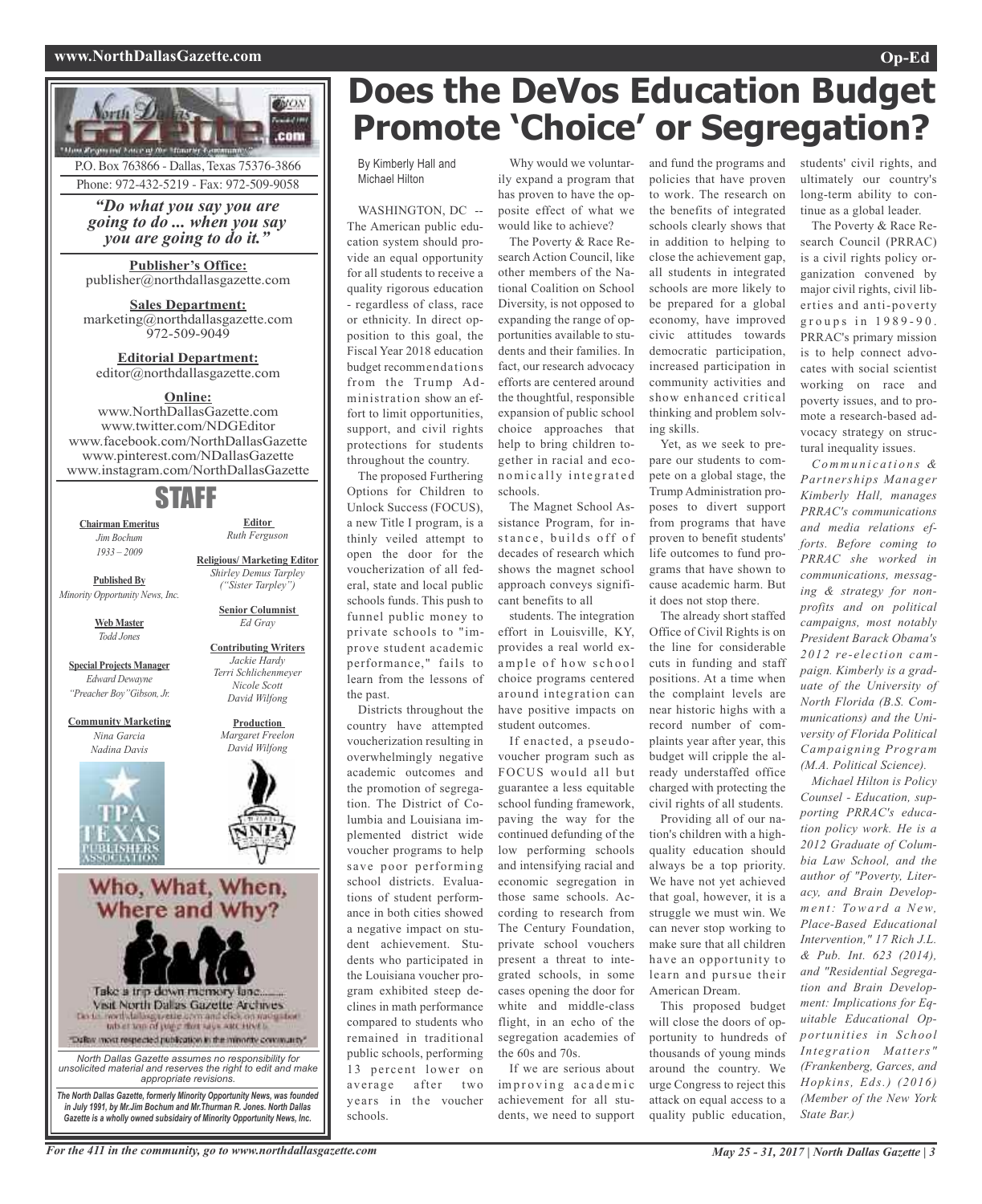# **Researchers seek to prevent diabetes in at-risk population**

*USDA / Flickr*

AUSTIN, Texas — MexicanAmericans in one of the poorest counties in Texas will soon have new culturally tailored tools to better understand the relationship between weight loss and the onset of diabetes. The effort is aimed at dramatically reducing the number of individuals who eventually develop the disease and suffer its devastating effects.

Researchers at The University of Texas at Austin and The University of Texas Health Science Center at Houston (UTHealth) School of Public Health have received a \$2.9 million, fiveyear award from the National Institute of Diabetes and Digestive and Kidney Diseases to prevent diabetes in Hispanics who are at risk of developing the disease.

For more than 25 years, Sharon Brown, a professor at the UT Austin School of Nursing, in collaboration with Craig Hanis at the



Human Genetics Center at UTHealth School of Public Health, has led the Starr County Border Health Initiative, a series of research studies conducted in an impoverished Texas-Mexico border community. During this time, Brown has developed and tested culturally tailored, community-based methods designed to help Mexican Americans take control of their diabetes and improve their health.

"We were always aimed at diabetes self-management so individuals could learn how to keep their blood glucoses under control," she said. "Clearly it would be so much better if we could get to people earlier before they have diabetes and try to prevent or, at least, delay it."

The major precursor to Type 2 diabetes is abdominal obesity, which is associated with the most dangerous risk factors for serious diabetes-related complications. The researchers say they are confident that a culturally sensitive intervention can slow or perhaps even halt the progression of prediabetes to diabetes.

A number of factors may influence the high rates of Type 2 diabetes in Hispanics, including Native American genetic admixture combined with environmental risk factors such as low socioeconomic status, barriers to accessing health care, underutilization of health care resources, lower rates of insurance coverage and lack of health education.

Brown's current research study, "Diabetes Prevention Culturally Tailored for Mexican Americans," uses selfmanagement education, but instead of working with people who already have diabetes, she is recruiting 300 individuals from Starr County who are diagnosed with prediabetes, that is, they haven't yet developed the disease but they are on the path to developing it in the next few years.

Specifically, there is no carb-counting; just practical

dietary guidance on portion control, food preparation demonstrations, and supervised trips to the grocery stores to learn how to read food labels and locate healthier food choices.

"We provide general principles and knowledge about food preparation and eating the foods they like, such as lowering fat and sodium content and portion control," Brown said.

She and co-principal investigator Hanis have based their new intervention on a large nationwide study on diabetes prevention initially published in 2002 that found that lifestyle change was the most effective strategy in preventing diabetes in persons already diagnosed with prediabetes.

The new study will also look at whether these individuals have any genes that predict how well they respond to the lifestyle intervention.

"Are there genetic differences in people who respond to this intervention and those who don't? Because some people have such a severe form of diabetes, lifestyle changes may not work as well for them," Brown said. "The genetic aspect is very exploratory and will be directed by Dr. Hanis. If it turns out that cases in which people experience a more severe, downhill disease process are linked to a genetic profile, then that will need further, more in-depth investigation<sup>"</sup>

Brown's team is also integrating motivational interviewing, a new communication tool she anticipates will prompt a desire to make health-related lifestyle changes.

For more information, contact: Kathryn Wiley, School of Nursing, 512- 471-9908.

### **Dallas City Council changes venue name to Moody Performance Hall**

This week the Dallas City Council voted to officially change the name of Dallas City Performance Hall to Moody Performance Hall in recognition of a generous \$22 million gift to the arts in Dallas from The Moody Foundation. It is one of the largest gifts the Galvestonbased foundation has made in the city of Dallas.

The gift includes the creation of a \$10 million endowment, the Moody Fund for the Arts. MFA will provide annual grants to small and emerging arts groups with budgets of \$1 million or less and are supported by the City of Dallas Office of Cultural Affairs

"The Moody Fund for the Arts will provide important resources, in perpetuity, to the talented organizations that are bringing inspiring cultural experiences to Moody Performance Hall in the Dallas Arts District, and to every corner of the city," said Frances Moody-Dahlberg, chairman and executive director of The

Moody Foundation. "We are honored to have the Moody name associated with such a wonderful venue and to support this diverse and dynamic cultural community."

These grants could be used for:

• Commissions of original works and artistic collaborations.

• Support for new works, innovative programs and offsetting rent and production costs at the Moody Performance Hall.

• Programs, projects and exhibitions that address important issues of cultural equity and community access to the arts.

• Programs that create and deliver cultural experiences to all parts of Dallas.

• Operating, staff and marketing support for new initiatives.

• Support of production costs and capacity building.

• Hosting artist in residency programs.

• Other projects deemed important to the vibrancy of

the arts in the city.

Following today's 14-1 vote at Dallas City Hall, Mayor Mike Rawlings had praise for creation of the endowment and for The Moody Foundation, which since 2014, has given more than \$39 million in grants to<br>nonprofit organizations organizations based in Dallas.

"They have been a remarkable partner in the city of Dallas for years," said Mayor Rawlings. "And I think everybody around this Council supports small arts and this is a creative way to be able to support those arts organizations for years to come."

In addition to the support from the Council, the proposal had unanimous support from the Council's Arts, Culture and Libraries Committee and the City's Cultural Affairs Commission. More than two dozen arts organizations of all sizes sent letters encouraging the City Council members to vote for the proposal. The Moody Foundation

gift also includes \$12 million to the nonprofit AT&T Performing Arts Center to support the Center's capital campaign, as well as to offset the costs of new signage for Moody Performance Hall.

"This is a significant step forward in fulfilling the Center's promise to raise the final \$27 million in capital commitments by the end

See MOODY, Page 13

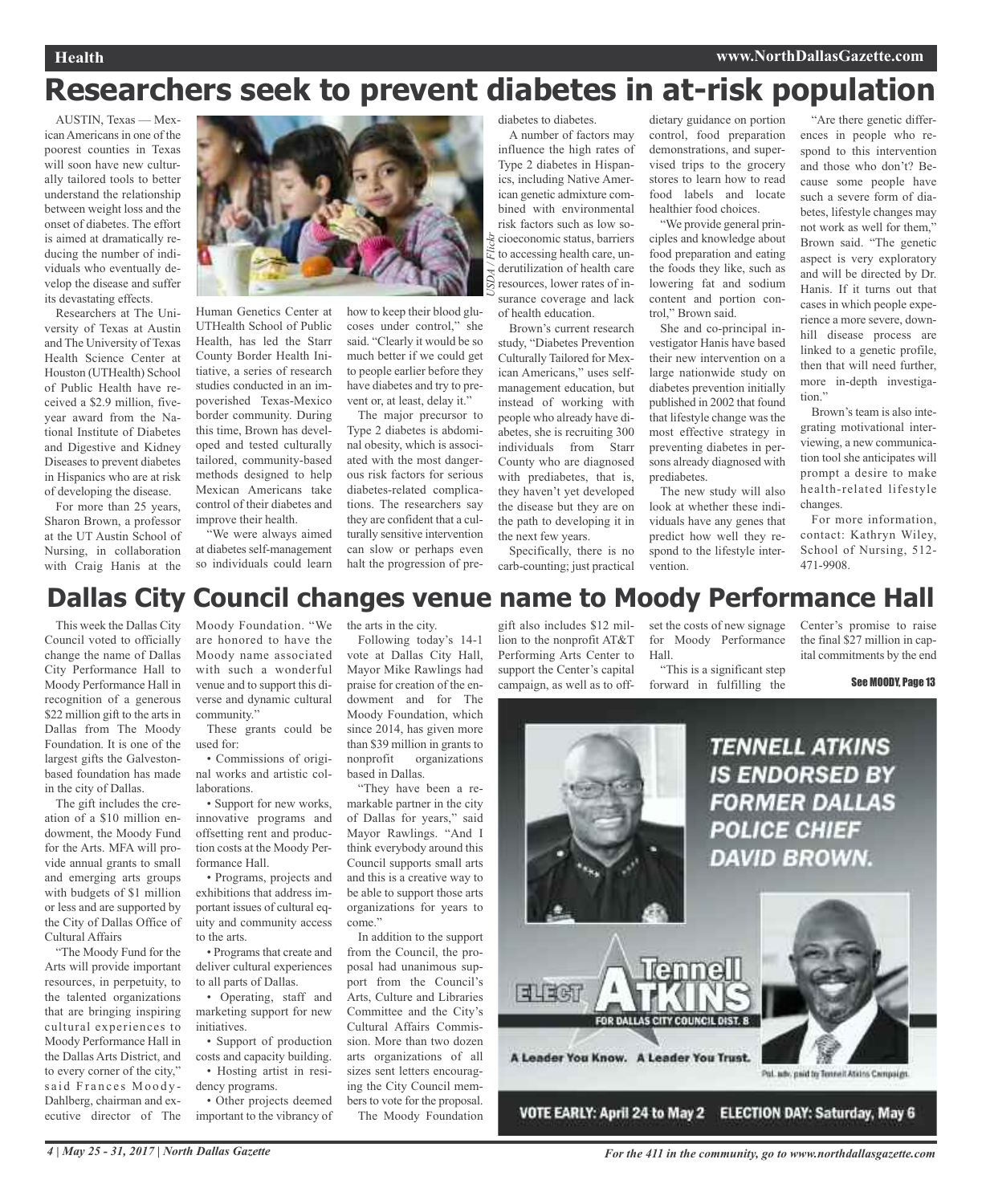# **Carrollton mayor run-off candidates present their case at forum**

By Nolan Adams *NDG* Special Contributor

Carrollton's recent election was rocky for the Metrocrest Democrats, a local democratic political action committee. The organization's endorsee for place six, Young Sung, was elected. Their progressive pick for school board, Candace Valenzuela, was elected in lieu of the Tea Party's endorsee. Their mayoral endorsee, Michelle Babick, was unsuccessful. The next mayor will be determined by the upcoming run-off election between Steve Babick and Kevin Falconer. Both candidates have a history of voting Republican and have served on the city council. The Metrocrest Democrats invited them to their forum on May 22.

#### **Candidate Introductions**

Before questions began, the candidates introduced themselves. Kevin Falconer addressed the Democrats first. After discussing his family and his experience living in Carrollton, Fal-



coner ended the introduction with a history of his public service in Carrollton "I served my city for over *each otherin the runoff for mayor on June 10. (Image: NolanAdams/NDG)*

20 years. I was really happy to do that, and I hope I can serve you as mayor," Falconer said. As a registered architect armed with a Master's Degree in Business Administration, Falconer as a city councilman focused on the development and beautification of the city.

Babick, a three-year veteran of they city council, opted to run for mayor instead of completing his term on council. Babick's history in Carrollton government began with his involvement in a local neighborhood association, where he served as treasurer, and then president before being recruited to run for city council and now mayor.

"My name is Steve Babick, and I am also a public servant. I've actually just finished my term as a city council member." Babick motioned to Young Sung, Carrollton's first Korean council member and said, "I am pleased to have turned my seat over to Young Sung."

#### **Racial Profiling/SB4**

Candidates were then asked how they would address what has been characterized as the Carrollton Police Department's docu-

mented practice of racialprofiling Hispanic men, especially in light of the passage of Senate Bill 4 (SB4) which prohibits Texas cities and counties from passing laws preventing the police from questioning individuals about their immigration status. The law signed by Governor Greg Abbott last week now faces a lawsuit filed by El Paso county this week.

Babick acknowledged his endorsements from the police and fire ranks but did not directly address racial profiling, or SB4. Falconer replied, "On the SB4, well, first of all, I think we're going to have to sort out what that even is going to mean to us in regards to racial profiling."

#### **Participation**

with  $ICE - 287(g)$ For months now, Carrollton's Tea Party members

and local Democrats alike

have attended council meetings, going toe-to-toe over the city's agreement with Immigration and Customs Enforcement (I.C.E). The agreement, formally known as the  $287(g)$ , has been called a "force-multiplier" by researchers. The ACLU has warned Carrollton against continuing the agreement. Despite the evidence against the  $287(g)$ , candidates have avoided taking a stance, fearing it will polarize voters.

Falconer began his response with a brief explanation of the agreement. "When someone is arrested, those jailers can run that against the I.C.E. detainee database. If it connects, I.C.E. is contacted. We let them make a determination on that." Falconer, unprompted, noted Carrollton never participated in the task force model. "(The current agreement) has been in

place for nine years. Quite frankly, back then, it seemed to work fairly well."

**Community News**

He promised to release the program data to the public, citing a need for transparency.

"One thing that is certain: we have to have a work session," Babick shared. His position on the agreement has changed during the election when he previously indicated support for  $287(g)$ , now he is open to discussing the agreement in a council work session to determine if the agreement should be discontinued. "I will have that take place almost immediately after getting on council," he continued.

*To read more about the candidate's position on making the city more small business friendly and the North/South economic and racial divide, visit North-DallasGazette.com.*

# Contractor and an electronic interiors, an any constitution or ap-**RESULTING METAL OR DERIVERED WORKING FIRST DAY TO REGISTER:** April 18 (current students) April 24 (new students) 972-860-8201 CEDARVALLEYCOLLEGE.EDU REGISTER NOW DR. JOE<br>SEABRUOKS CVC AUGUST 144 676 144 17 40 YEARS **Cedar Valley College Higher Education That DALLAS CRUNTY COMMUNITY COLLEGE DISTRICT** Actually Gets You Hired

### **Rep. Johnson's bill to enforce reporting of peace officer deaths and shootings passes Senate**

AUSTIN - Representative Eric Johnson's House Bill 245 passed out of the Texas House by a vote of 112-21 and out of the Texas Senate by a vote of 28-3. If signed into law by Governor Abbott, the bill will create a civil penalty for law enforcement agencies that fail to report officer-involved shootings and peace officer injuries and deaths to the Office of the Attorney General.

Initially the bill failed by one vote in the House, but a motion to reconsider was offered and eventually the bill passed leading to consideration by the Senate. However, others resisted answering open records request or when documents are released, they were heavily redacted.

For the last several years, headlines across the country, as well as Texas have called for more transparency on police involved shootings. Some police departments provide the information easily via their website. However, others required

"I am very proud of my colleagues for overwhelmingly supporting House Bill 245 in both the House and Senate. In order to address officer-involved shootings and peace officer safety, it is important that we have accurate data relating to violent interactions between civilians and the police," said Representative Johnson.

Many believe community tensions will not ease up until citizens have confidence the police and legal system provide open communication and share information on the decisions made when police are involved in shootings.As the North Dallas Gazette has reported, one of the key first steps involves opening up the selection process for grand jury members. In the past,

they were appointed by commissioners this led to the criticism that the grand jury pool did not reflect the community.

In Texas, the Waller County Grand Jury declined to issue a criminal indictment against the Waller County Sheriff's Department or any of its employees related to the in-custody death of Sandra Bland. Nationally, the minority community is disappointed again and again as police officers are no-billed by grand juries when shooting unarmed black teens and men.

"House Bill 245 goes a long way toward making sure Texas continues to lead the nation in collecting this type of information and hopefully, armed with facts, Texas can lead the nation in reducing fatal encounters involving law enforcement," said Representative Johnson.

*May 25 - 31, 2017 | North Dallas Gazette | 5*

*For the 411 in the community, go to www.northdallasgazette.com*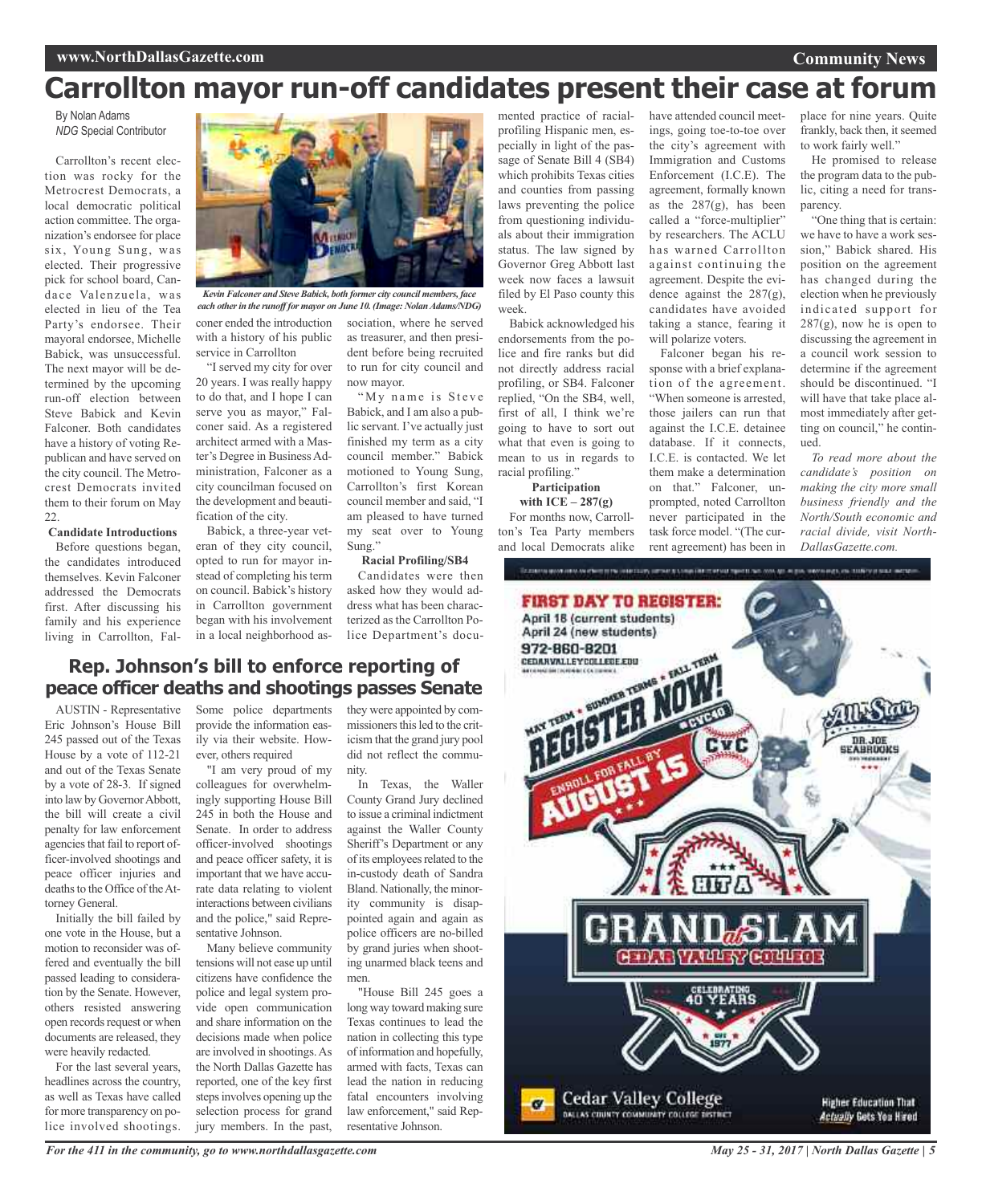# **With Golden Ticket, CVC graduates can pass on gift of education**

For this year's graduates of Cedar Valley College, the term "Golden Ticket" has a whole new meaning beyond Willy Wonka and the Chocolate Factory.

At the May 11th ceremony, just before their degrees were conferred, CVC's president reminded graduates of what he had told them during graduation rehearsal two days earlier.

"The degree you receive is not only about you and your tremendous achieve-



ment," Dr.Joseph Seabrooks told the graduates. "It is also an opportunity to bring others with you on this incredible journey to success." Dr. Seabrooks instructed graduates to open their diploma jackets. There, to their pleasant surprise, they found a "Golden Ticket" that can be redeemed for a threecredit course at CVC. It can be used by anyone who hasn't been a CVC student during the past 12 months.

"Please consider giving it to your mother, father, brother, sister, nephew, niece, cousin or anyone else close to you who would benefit from a college education," he said. "One of the *Cedar Valley College*

greatest gifts we can give is the opportunity to make a tangible difference in other people's lives."

Cedar Valley College had more than 400 students walk across the stage for graduation, the highest number in the history of the institution.

This special gift to graduates coincides with the launch of Cedar Valley's 40th anniversary year. CVC held its first classes in June 1977. The theme for the year-long celebration is

"Celebrate. Empower. Educate."

"The Golden Ticket is a great way to help launch our 40th celebration," Dr. Seabrooks added. "I personally invite everyone in the community to help us commemorate this milestone year for Cedar Valley. We are planning numerous events and activities with the goal of raising scholarship funds for our students. It is a special time to be a CVC Sun."

# **Building a pipeline of HBCU students to Washington, D.C.**

#### By U.S. Rep. Alma Adams

(NNPA) Summer internships are one important way that students can explore passions they want to pursue as a profession. They are exposed to a form of learning that goes beyond the books and may be the best chance they have to ensure they are making a wise investment. I am a strong believer in the notion that, in order to have your issues heard, you need to have a seat at the table; which is why I applaud HBCU students who are interested in pursuing government and policy and have worked with both Democrats and Republicans in Congress to ensure they have summer internships opportunities on Capitol Hill.

Representative Bryne (R-Ala.) and I founded the Bipartisan HBCU Caucus in April of 2015; we knew there needed to be a platform to promote and protect the needs and interests of HBCUs around the country. After two years, the caucus now consists of nearly sixty members in both the House and the Senate, who recognize the importance of HBCUs and applaud their history of producing successful graduates. The more than 100 HBCUs nationwide only account for three percent of all institutions of higher learning in the U.S. yet they produce 20 percent

of African American graduates with a bachelor's degree and 25 percent of African American STEM graduates. This issue is personal to me, because I would not be here today if it were not for an HBCU that was willing to take a chance on me. I am a strong advocate for our schools because I know, firsthand, the impact they have on a student's life.

During the summer of 2016, Representative Mark Walker (R-N.C.) and I partnered together to create the Bipartisan HBCU Internship. Our vision was to create a program that brought bright and driven HBCU students to Capitol Hill to intern in both a Republican and Democratic office. During its first year, two HBCU students, one from North Carolina A&T University and one from Johnson C. Smith University, traveled to Capitol Hill for the internship program. Each student spent four weeks in my office and four weeks in Representative Walker's office to get a feel for the differences and many commonalities we share. They attended congressional hearings and committee meetings, drafted memos and constituent correspondence, and met with Members of Congress and their senior staff to learn from their experiences. Often, Capitol Hill internships are unpaid and the prohibitive cost of living in Washington, D.C. without an income excludes many qualified applicants from the opportunity. To ensure students of all backgrounds and economic levels can participate, the Bipartisan HBCU Internship includes a stipend to cover expenses during the eightweek program.

Upon completion of the internship, students left D.C. with writing samples, work experience, incredible memories, and personal connections to aid them in their job search after college. But it's not just students that benefited from this experience, Democrats and Republicans alike got to hear directly from HBCU students about their campus life, challenges they face, and their pride in their institutions. Their presence made our fight for HBCUs personal and reminded Members of Congress that our similarities far outweigh our differences.

W.E.B. Dubois said, "Of all the civil rights for which the world has struggled and fought for 500 years, the right to learn is undoubtedly the most fundamental." HBCUs are rooted in the tumultuous history of race in America but their contributions to modern society go far beyond their humble beginnings. HBCUs play an integral role in educating students of color and, with increased advocacy and a

seat at the decision-making table, their reach will continue to grow.

Congressman Walker and I are proud to continue this internship for a second summer to increase the diversity of opinions and experiences on Capitol Hill and to build a pipeline of HBCU students to Washington, D.C.

*Congresswoman Alma Adams (NC-12) is a twotime graduate of North Carolina A&T and a retired professor of Art Education from*

*Bennett College. Adams founded the first-ever Bipartisan HBCU Caucus and is one of the leaders of the Bipartisan HBCU Internship. For more information about the internship, please visit Adams.house.gov.*

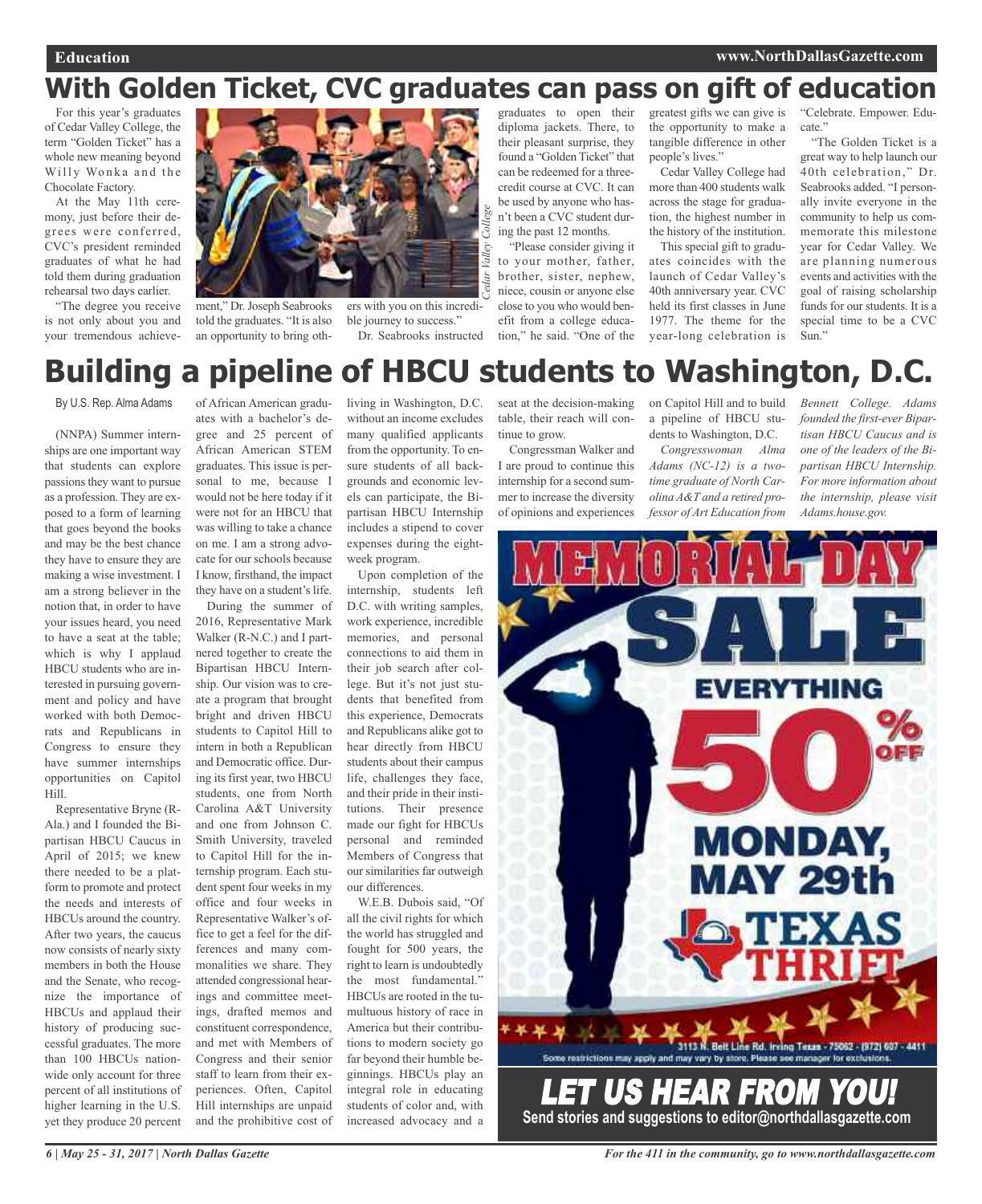# **Make your barbecue sizzle... not buzz!**

Dust off the grill, invite your friends over and celebrate Memorial Day. Just be sure to plan ahead for the worst party crasher of all time - the mosquito. He's sure to add a buzz that leaves your guests swatting and running for the door.

Plano's Environmental Health and Sustainability (EHS) team has your back and is taking measures to protect you from mosquitoes. A green-friendly larvicide called Natular is being placed in strategic locations around the city where mosquitoes have a greater tendency to hang out and breed. Traps are set each week fromApril through October. Mosquitoes caught in traps are sent to the Texas Department of State Health Services (TDSHS) in Austin for disease testing.

If TDSHS notifies the City of a mosquito testing positive for infection, then an Ultra Low Volume (ULV) fumigation is considered in a radius



of approximately 1-mile where the mosquito was trapped

Send this annoying party crasher packing by practicing the 4 D's:

• DUSK and DAWN are when mosquitoes are most active. You can still get bit during the day, so limit the time spent outdoors and follow the additional D's below to prevent bites.

• DRESS less attractively. Mosquitoes are less attracted to light-colored clothing. Long sleeves and pants help keep you from getting bit. For extra protection, spray

clothing with mosquito repellent.

• DEET can't be beat. Use insect repellent containing DEET (N, N-diethyl-m-toluamide) to increase protection. This Environmental Protection Agency (EPA) approved ingredient provides a better defense against mosquitoes. Natural alternatives are lemon eucalyptus oil, lavender and citronella. Follow instructions when applying repellent for best results.

• DRAIN places where mosquitoes are likely to breed. Remove standing water from your yard and

### **Celebrating parent involvement**

Last week, Irving ISD recognized several campus parent centers with this year's Seal of Excellence Award. 11 centers and parent liaisons were selected by the department of Language & Parent Services for their outstanding achievements in parent education and volunteerism during the 2016-2017 school year. Gold awards went to Brandenburg, Brown, Davis, Keyes and Schulze elementary schools, while Bowie Middle School, Barton,



Gilbert, John Haley, Townley and Townsell elementary schools received silver.

Photos from the award presentations are on the district's

### **UWorld joins AVID Partner in Education program**

MacArthur High School's AVID program welcomed UWorld as a new Partner in Education this week at a special signing ceremony.

Headquartered in Irving, UWorld provides resources for students preparing for medical licensing exams.

Their partnership will for the SAT.

bring mentorship, guest speakers and practice tools into the classroom and further UWorld's outreach to help high schoolers prep neighborhood. Check for water in trash carts, old tires, flower pots, rain gutters and bird baths. Refresh and re-

plenish pet water bowls daily. Proper pool maintenance also prevents mosquitoes from breeding.

If you'd like to be notified of mosquito sprays in your neighborhood, sign up for alerts at Plano.gov/CityCall.



For more information, visit irvingEvents.org CHAMPIC N or call (972) 721-2501.

For latest DFW news and contests LIKE the North Dallas Gazette on Facebook Facebook.com/NorthDallasGazette

**IRVING** 

For the 411 in the community, go to www.northdallasgazette.com May 25 - 31, 2017 | North Dallas Gazette | 7

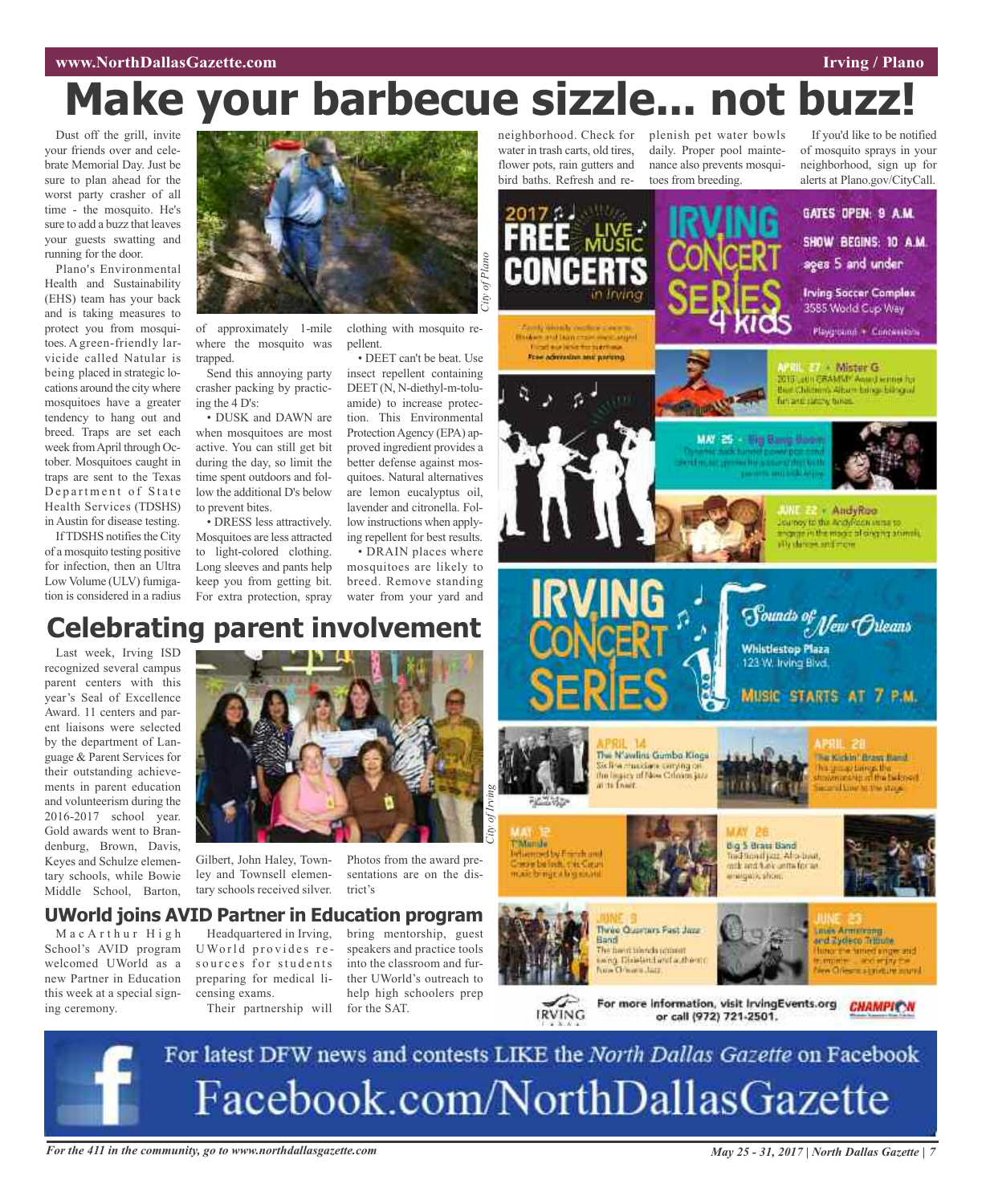#### **City Briefs**

#### **FRISCO Conference USA Basketball Championship Moving to Frisco**

Conference USA Commissioner Judy MacLeod announced the 2018 and 2019 Conference USA Men's & Women's Basketball Championships will be hosted at Ford Center at The Star, in partnership with the University of North Texas, the Dallas Cowboys and Visit Frisco.

Baylor Scott & White Sports Therapy & Research at The Star will be the presenting sponsor of the 2018 C-USA Basketball Championships, which are scheduled for Wednesday, March 7 through Saturday, March 10, with all 22 games – 11 men's and 11 women's games – being held at The Star. The conference champions receive an automatic bid to the NCAA Championship.

"We are excited to host the Conference USA Men's & Women's Basketball Championships," said Frisco Mayor Maher Maso. "Frisco is a great location for these games because our community is active, collaborative and sport-centric. We're also

a fast growing community and extremely proud of the world-class facilities we have available to host events such as this. Hosting the Conference USA Men's & Women's Basketball Championships enhances our reputation as a tourist and sports destination while providing entertainment and economic benefits for our residents."

#### **GARLAND 'Mexico Espectacular' by Mexico 2000 Ballet Folklorico**

Mexico 2000 Ballet Folklorico presents "Mexico Espectacular," a tribute to Mexico that goes beyond joy, magic and tradition; accompanied by the most representative music of this incredible country of treasures. More than 100 dancers with original costumes are displayed in a spectacular atmosphere of light and color, showing dances from Mexico's different cultural regions. Tickets: \$12-\$15 in advance at Mexico2000.net. All tickets \$20 at the door. For more information, call 214-384-2537. Event is May 27 at the GranvilleArts Center - Brownlee Auditorium, 300 N. Fifth Street.

#### **LEWISVILLE Lewisville Police take part in 'Click It or Ticket'increased enforcement**

The Lewisville Police Department is joining other Texas law enforcement agencies in increasing their efforts from May 22 to June 4 to identify and issue tickets to drivers and passengers with seatbelt violations.

Texas law requires the driver and all passengers to wear a seat belt, regardless of where they are seated in the vehicle. Unbelted fatalities increased 9 percent from 2015 to 2016. Wearing a seat belt helps keep an occupant from being ejected in a crash and increases the chances of surviving by 45 percent in a passenger vehicle and up to 60 percent in a pickup truck. Children younger than 8 must be in a child safety seat or booster seat unless they're taller than 4 feet 9 inches. If they aren't properly restrained, the driver faces fines up to \$250 plus court costs.

To learn more about "Click It or Ticket," visit texasclickitorticket.com.

#### **Diversity Dance Studio Recital set for June 8**

Diversity Dance Company will perform its annual dance recital on Thursday, June 8, 7 p.m., at Medical City Lewisville Grand Theater, 100 N. Charles.

Dance company member will perform competition routines from the season, as well as some special surprise performances. Dance company participants ranges in age from 4 to 18 years old. Admission is free. Doors

open at 6:30 p.m. Visit diversitydancestudio.dance for more information.

Located in the heart of historic downtown Lewisville, MCL Grand is the premier public arts facility in Southern Denton County. The 40,000-squarefoot facility features a 296 seat proscenium theater, black box theater, dance recital hall, art gallery, five art classrooms and a large courtyard. Medical City Lewisville has a multi-year agreement with the city for naming rights at the center. For details about upcom-

ing events, or rental information for the facility, please visit MCLGrand.com or call 972.219.8446.



**RICHARDSON Work begins in "Final Five" sidewalk regions**

Sidewalk replacement work funded by the 2015 Bond Program got underway last week, with repairs beginning in the Cottonwood Heights neighborhood. The area is one of five designated in the Bond Program that will share \$2.2 million for sidewalk replacement, the last of 27 regions to receive repairs that were identified and ranked in a 2003 citywide sidewalk inventory. Sidewalks were ranked according to identified sidewalk repair needs, and work on the highest priority sidewalks was funded with the 2006 Bond Program. The 2010 Bond Program also funded sidewalk repairs.

For information on Richardson's Sidewalk Re-

habilitation Program, visit www.cor.net/sidewalks.

#### **Miss Texas pageant approaches**

Miss Texas Caroline Carothers braved windy weather this week as she joined Mayor Paul Voelker near the Eisemann Center to place the first 2017 Miss Texas sign topper that heralds the approaching pageant. The remainder of the sign toppers will be installed at intersections surrounding the Eisemann Center after the 2017 Wildflower! Arts and Music Festival has concluded. The sign toppers are part of the City's welcome package for the pageant, now in its fourth year at the Eisemann Center.

Pageant week for The Miss Texas and Miss Texas Outstanding Teen pageants begins June 24. Tickets are on sale at www.eisemanncenter.com.

### **Seen around DFW: Gala Recap and Sample Sale in Style**



**The 36th Equest Gala,** themed "A Field of Dreams," held last month was described as an inspirational evening of hope, determination and joy. The fundraising gala hosted 450 guests complete with all the bells and whistles. Finely dressed in their equestrian best, guests perused the magnificently decorated

Equest barns and arena at Texas Horse Park. A compelling video touched charitable hearts before the start of the live auction. Over \$50,000 was raised during the fund-a-mission and five Equest therapy horses were sponsored by generous donors. On the evening of

Wednesday, May 17, **Ham-**ZaZa's ballroom and were

*(At Left) Shoppers enjoyed finding a stylish bargain (Photography by Aaron Fairooz)*

*A(At right) lanna Smith, Gabriela Guerra, Deve Sanford (Thomas Garza Photography)*

**mitt**, a Los Angeles based accessories brand, brought its infamous sample sale to Hotel ZaZa in Dallas. This was the first time the brand ventured outside of Southern California for its sample sale, choosing only Dallas and Chicago as its new host cities.

Guest entered Hotel

greeted with a line of waiters holding Moscow mules and champagne. Round tables mounted with Hammitt bags lined the room, covered by black tablecloths to hide the merchandise for a big reveal. Anticipation built as guests sipped and socialized at an open bar, and enjoyed bites from Hotel ZaZa Dallas and music from DJ Steffi Burns.



**Presenting their case...**

*The Kathlyn Joy Gilliam Museum Youth Debate Team hard work studying and preparing for the Atlanta Urban Debate League Tournament paid off with the team winning on May 12. Each student won at least one round of the competition, however, one of the three teams won both the affirmative and negative round on the topic "Americans should invest in locally produced goods rather than globally produced goods." The students involved were Jaelyn*

*Thomas, Dallas Ross, Skye Turner, Jemarion Alexander, Ava Bolden, Kaylee Green, Sanaa Bryant, Edward Ja Ja Collins, Brayden Brown.*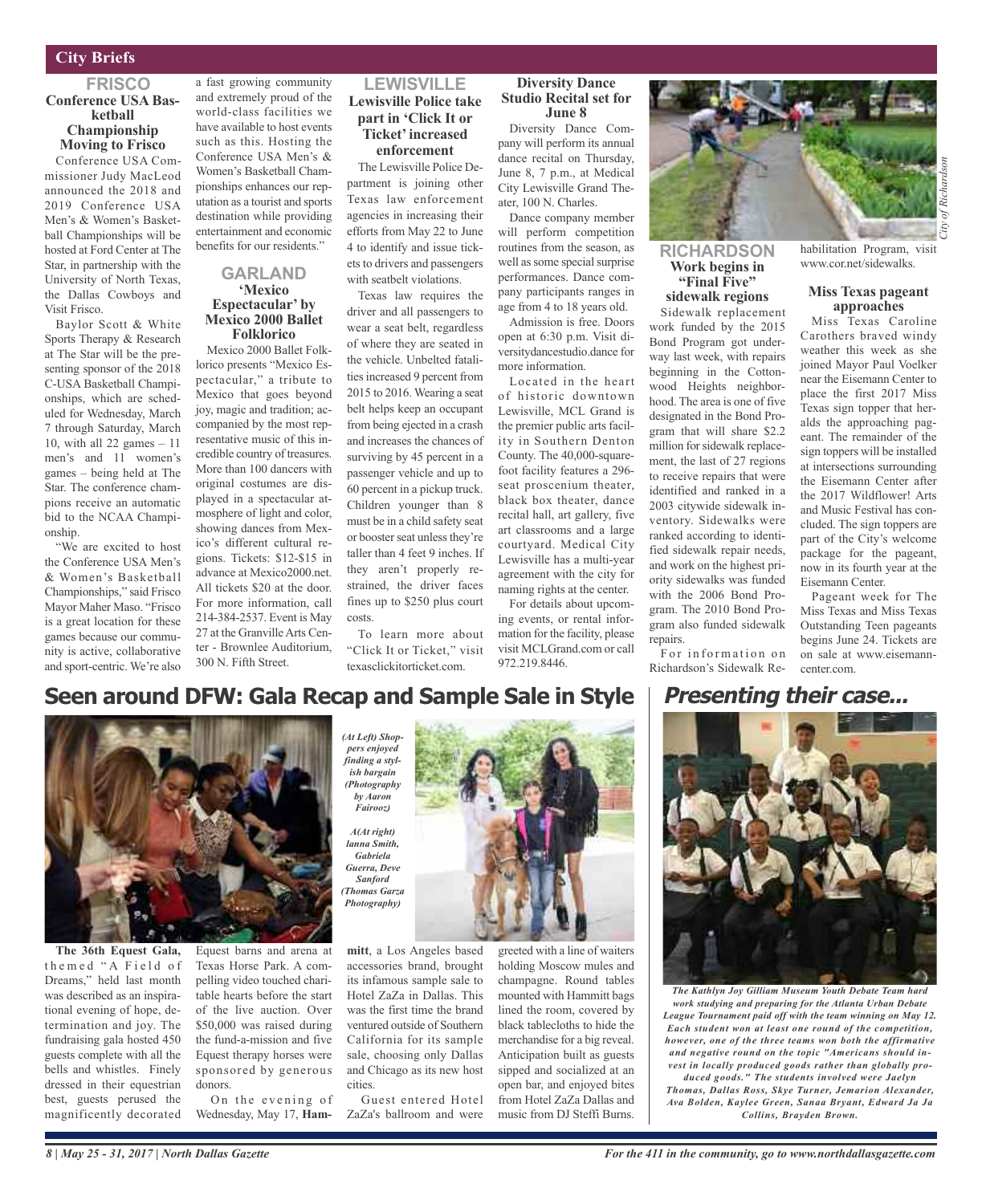# **Having Our Say comes to Jubilee stage this week**

Based on the true story of two sisters, Bessie and Sadie Delaney, who at the ages of 101 and 103 years old, were given the rare opportunity to share the first 100 years of their lives…as they lived it. They saw it all first hand, the entry of the electric light bulb into the home, the first automobiles to drive on city streets, and

even indoor plumbing. Theatre fans can hear their story unfold in Having Our Say, starting this week at the Jubliee Theatre May 26 - June 25.

The Delaney sisters were daughters of a former slave, grew up in the Jim Crow South and actually lived in Harlem during its renaissance. In addition, they each

celebrated successful careers; during a time when being a common domestic was all that most colored woman could hope for in a job. So pull up a chair and lend an ear, as the Delaney Sisters make dinner to remember the dearly departed father's birthday, and talk about the many adventures of their first 100 years.

Having Our Say: The Delaney Sisters' First 100 Years is a play by Emily Mann adapted from the book of the same name by Sarah and Elizabeth Delaney with Amy Hill Hearth. The Jubilee production is directed by William (Bill) Ray. For tickets and more info visit jubileetheatre.org.



### **Military families can visit DMA and presidential libaries free this summer**

Last week the Dallas Museum of Art and the George W. Bush Presidential Library and Museum announced their in Blue Star Museums, the annual collaboration among the National Endowment for the Arts, Blue Star Families, the Department of Defense, and more than 2,000 museums across America to offer free admission to the nation's active duty military personnel including National Guard and Reserve and their families. The program provides families with an opportunity to enjoy the nation's cultural heritage and learn more about their community, especially after a military move.

Beginning Friday, May 26, 2017, in observance of Memorial Day the following Monday, through Sunday, September 3, 2017, in obser-



vance of Labor Day, the DMA will offer free admission to México 1900–1950: Diego Rivera, Frida Kahlo, José Clemente Orozco, and the Avant-Garde (on view through July 16), Iris van Herpen: Transforming Fashion (on view through August 20) and Visions of America: Three Centuries of Prints from the National Gallery of Art (on view May 28 through September 3) to all active military personnel and their families.

The complete list of participating museums is available at arts.gov/bluestarmuseums.

Visitors to the George W. Bush Presidential Library in Dallas may enjoy Portraits of Courage: A Commander in Chief's Tribute to America's Warriors, a special exhibit

that brings together the stories of U.S. military veterans who have served our nation with honor since 9/11 and their portraits painted by President Bush.

Other museum highlights include A Nation Under Attack, the events of September 11, 2001; a massive 20-foottall, 360-degree LED screen showing multimedia clips blending art, history, and entertainment; and the provocative, hands-on Decision Points Theater. *joiseyshowaa / Flickr*

**Military Personnel Admitted Free ALL Memorial Day Weekend at Hawaiian Falls**

Hawaiian Falls will offer free admission to all military personnel at its Texas water parks in Garland, The Colony, Mansfield, Roanoke and Waco from 10:30 a.m. – 6 p.m. Memorial Day weekend – Saturday, May 27; Sunday, May 28; or Monday, May 29. All immediate family members can purchase their day pass for a discounted price of \$21.99.

To participate, individuals just need to show a valid military ID at the ticket window. This free admission applies to one individual admission for a military member on Saturday, May 27; Sunday, May 28; or Monday, May 29, 2017 only and cannot be combined with any other offers.

The water parks will open to the public 10:30 a.m. Saturday, May 27th for the 2017 summer season. More info at hfalls.com or facebook.com/hfalls.



### **Summertime BBQ smoker and spices**

wood chips provided in the

By Ruth Ferguson *NDG* Editor

Memorial Day is the official kickoff to summer. While we take time to honor the men and women who have made the ultimate sacrifice for their country, we also look forward to our summer national pass time: barbecuing. Budweiser offers an alternative to sweating over a smoky grill and with Steven Raichlen's Barbecue Rubs you can add an international flavor to your ribs this year.

If you are cooking for one, or just hate the outdoor heat, the Budweiser Original Indoor Outdoor Stovetop Smoker (\$59.99) is a versatile answer. Using the specially made sample bottom of the pan, you can enjoy a smoke infused meal right from your stovetop. Place your meat on the rack and slide the lid into place and 20 minutes later you can enjoy smoked pork chops. I tried it and found it quick, easy to use without even heating up my kitchen.

The Smoker can also be placed in the oven for longer cooking or even placed on the grill outdoors. This is handy if you want to use a specific wood flavor for one of your menu items. The chips are available in Mesquite, Hickory, Maple, Bourbon Soaked Oak and more. It was spacious enough that I could cook several pork chops and fresh corn at the same time.

*Do you have an upcoming event? Contact NDG Entertainment at marketing@northdallasgazette.com*

The smoker comes with a specially fit tote and a recipe book.

Steven Raichlen's Barbecue Rubs (\$6.99) gives you a chance to add a real kick to your grilled meats this summer. Flavors include Malabar Steak Rub which offers a taste of India's Malabar Coast and coffee lovers will enjoy trying the Santa Fe Coffee Rub. For Asian food lovers, the Fennel Pepper Rub is the one to try.

For traditional BBQ aficionados, the Kansas City Smoke or Carolina Pit Powder are available. On my pork chops I tried the Carolina Pit Powder and was surprised to discover it really does have a kick to it. Both products are available

at cameronsproducts.com.

*May 25 - 31, 2017 | North Dallas Gazette | 9*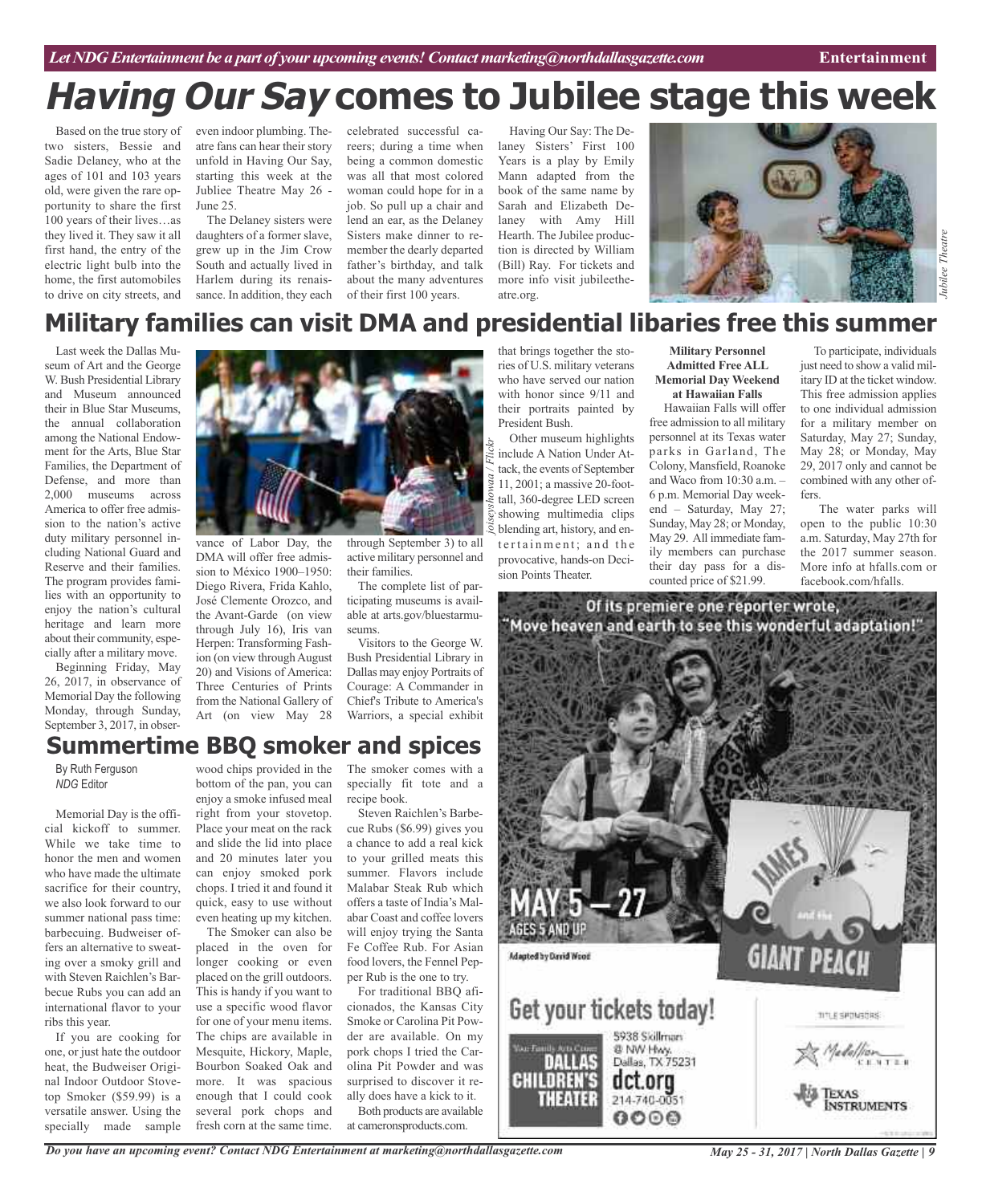### mural room and more. **Perot Museum offering special hours, events for Memorial Day Weekend**

This Memorial Day weekend, the Perot Museum of Nature and Science has big things in store as summer unofficially kicks off. From a new 3D film that celebrates human brilliance (and tugs on your heart strings!), to daily science demos and activities, to great Maya mysteries and culture, the Perot Museum comes chock-full of fun for the three-day weekend.

Making its Dallas debut Friday (May 26), Dream Big 3D – narrated by Jeff Bridges – celebrates the human ingenuity behind engineering marvels big and small, and reveals the heart that drives engineers to create better lives for people –



from the world's tallest building to underwater robots and a solar car race across Australia.

Also making a big splash is the largest exhibition about the Maya to ever tour the country! Spanning 10,000 square feet, Maya:

Hidden Worlds Revealed is brimming with mystery, history and culture. Guests can decipher hieroglyphs, build arches, learn cultural and architectural techniques, and explore an underworld cave, nearly 250 authentic artifacts, an ancient burial site,

If that's not enough, from May 26-29, museum goers can enjoy daily "science on the spot" demos, bookworm readings, science trivia and other drop-in activities at select times throughout the Museum, plus kids 5 and under can enjoy art activities in the Moody Family Children's Museum until 3 p.m.

From Memorial Day

through Labor Day (May 29-Sept 4), veterans, active and retired U.S. military personnel and first responders will receive complimentary general admission plus \$3 off general admission for members of their immediate families (up to six family members) through Labor Day. In addition, the Community Partners Ticket Program returns to provide greater access to

lower-income families, offering \$1 general admission for guests who qualify based on need and \$1 admission to Maya: Hidden Worlds Revealed.

With so much to take in, the Perot Museum will stay open until 6 p.m. beginning Friday (May 26).

For more info and to purchase tickets in advance, go to perotmuseum.org/summer.

# **Sunday Night Live: Leslie Jones to host 2017 'BET Awards'**

NEW YORK -- (BUSI-NESS WIRE) -- BET Networks, a unit of Viacom Inc. today revealed comedian and actress Leslie Jones as host for this year's "BET Awards."

Her first major award show gig, Leslie joins a long line of stand-up comedians that have rocked the role, including Chris Rock, Mo'Nique, Kevin Hart and Chris Tucker. This year's broadcast marks 17 years of unexpected performances, trailblazing moments, super dope talent, and entertainment's most provocative players.

The iconic show continues to be a cultural rule breaker steeped in reinvention with some of the most memorable moments in Award show history. The "BET Awards" has set the standard for one of the most intently unconventional, news-provoking broadcasts. The 2017 "BET Awards" will air LIVE on Sunday, June 25 at 8 pm ET from the Microsoft Theater in Los Angeles, CA on BET.



A staple on the Saturday Night Live writing team, Leslie Jones gained oncamera popularity after a memorable performance during the show's "Weekend Update" segment where she played herself.

Now in her third year on the cast, Jones is known to be a talented and fiercely independent performer whose brash and unapologetic riffs can ruffle feathers.

Leslie starred in Paul Feig's reboot of "Ghostbusters", with other film credits that include Chris Rock's "Top Five," JuddApatow's "Trainwreck", the animated film "Sing" and the upcoming "Masterminds".

"I am so excited to be hosting The BET Awards this year," said Saturday Night Live star Leslie Jones, "BET was the first network and place where I was on TV - I am looking to turn this whole experience into a joyful homecoming."

As previously announced, Beyoncé dominates this year's nominations with a total of seven including 'Best Female R&B/Pop Artist,''Best Collaboration' with Kendrick Lamar for "Freedom," 'Video of the Year,' and 'Album of the Year' for Lemonade. Bruno Mars follows with five nods including 'Album of the Year,''Best Male R&B/Pop Artist,' and 'Video of the Year' for "24K Magic." Other nominees include Solange, nominated for four awards and who is up against sister Beyoncé for 'Best Female R&B/Pop Artist.' Chance the Rapper and Migos receive four nominations as well, Chance the Rapper nominated for 'Best Male Hip-Hop Artist' and 'Best New Artist' and

See JONES, Page 16



*NDG Entertainment Ticket Giveaway!!! Follow North Dallas Gazette on Facebook, Twitter and Instagram to keep up on all the latest!!!*

**Enter to Win!**

**Ticket Giveaway**

*Do you have an upcoming event? Contact NDG Entertainment at marketing@northdallasgazette.com*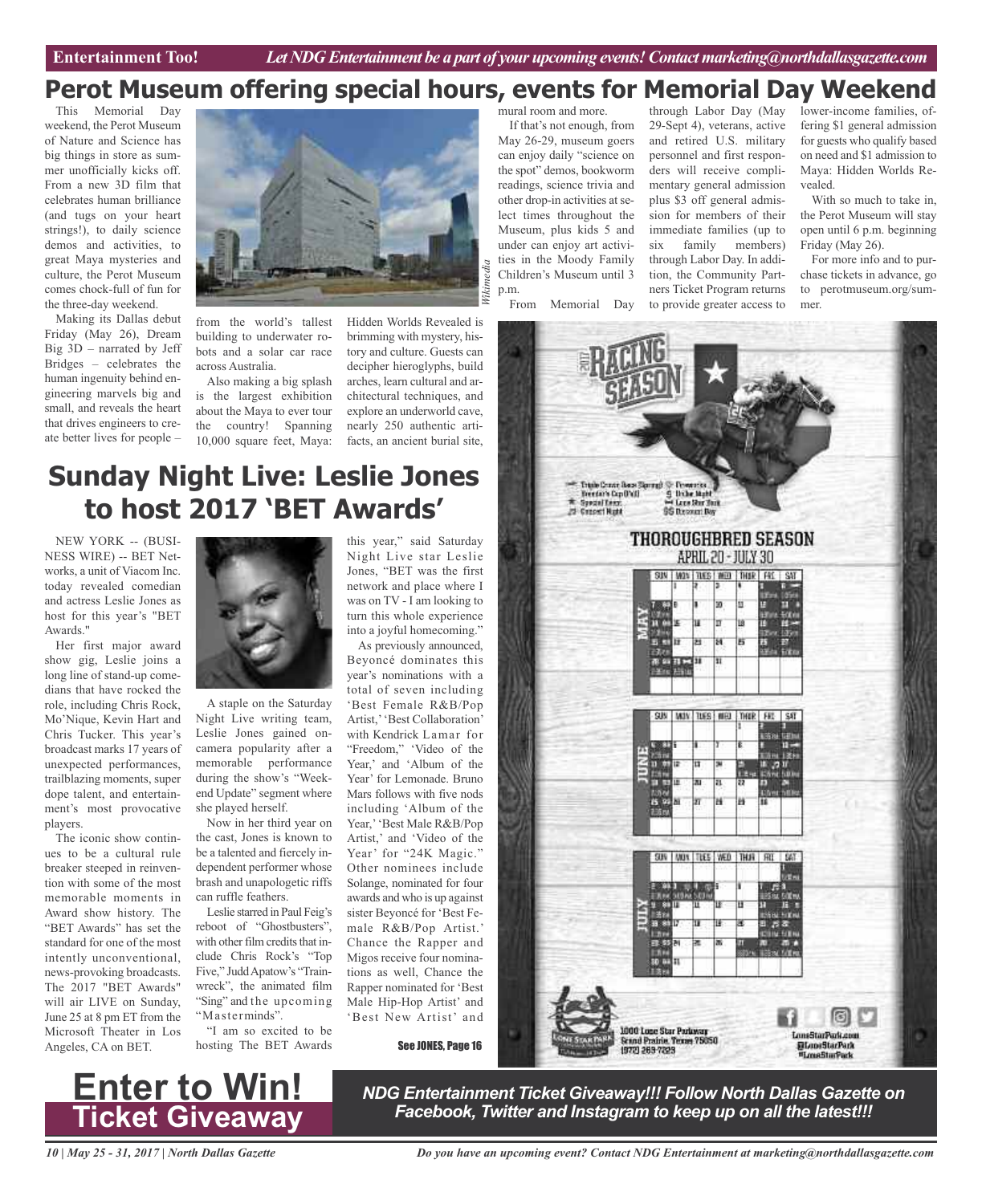# **Starbucks opening new stores soon in South Dallas**

Starbucks this week announced two new locations in Dallas, TX and Trenton, NJ in its national initiative to invest in at least 15 underserved communities across the U.S. by 2018. In Dallas, the company will join the ongoing redevelopment and revitalization of the iconic Red Bird shopping district in southern Dallas with a unique new store aimed at creating economic opportunities by hiring locally, providing instore training opportunities for youth, and working with local minority owned businesses.

#### **Creating Economic Opportunities in Southern Dallas**

Starbucks plans to work with local women- and minority owned contractors for the construction of its upcoming Red Bird store, and is evaluating minority owned suppliers in southern Dallas for a locally sourced product to feature in the café. Set to open in Spring 2018, the company hopes the new store will help spotlight local businesses, sup-

Atkins also pointed to



port their growth, and invest in the community. The Red Bird Starbucks will also be the first in the Dallas metropolitan area to have a unique in-store training space. Working with a local nonprofit organization, Starbucks will provide southern Dallas youth the opportunity to take part in a free multiweek job skills training program – based on Starbucks own renowned customer service curriculum. When trainings are not in session, the room will be available for local groups to use for meetings and dialog – serving as a vital hub for members of the community.

"While parts of southern

#### nomic opportunity, there is a robust potential customer base, and a strong business and community led movement underway to revitalize those parts of the area that need it most," said Traci York, regional vice president for South Central Operations for Starbucks. "We want to be a part of this effort, and show that with meaningful investment and a creative business model that reflects the needs of the community, we can create the kinds of economic opportunities that have the potential to generate long-term impact. This is both an opportunity to grow our busi-

ness by reaching new customers, and to be part of a local solution for social change."

Starbucks plans to work with local women- and minority owned contractors for the construction of the Red Bird store, and is evaluating minority owned suppliers in southern Dallas for a locally sourced product to feature in the café. In this way, the company hopes to shine a light on local businesses, support their growth, and invest in the community. The Red Bird Starbucks will also be the first in the Dallas metropolitan area to have a unique in-store training space. Working with a local nonprofit organization, Starbucks will provide southern Dallas youth the opportunity to take part in a free multiweek job skills training program – based on Starbucks own renowned customer service curriculum. When trainings are not in session, the room will be available for local groups to use for meetings and dialog – serving as a vital hub for members of the community.

In this way, Starbucks initiative is closely aligned with Red Bird owner Peter Brodsky's broader vision to support the community, drive business investment in the area, create local jobs, and bring quality entertainment, dining and shopping options to southern Dallas.

"This Starbucks store represents exactly what we are trying to accomplish at Red Bird by providing a high-quality amenity to southern Dallas residents and simultaneously investing in the community to make a difference," said Brodsky. "Starbucks is an ideal partner for the Red Bird development – a company with a first-class product, first-class service, and a deep commitment to the communities where it does business. I am proud to welcome Starbucks to Red Bird."

For Starbucks, the store at Red Bird marks an important milestone in a series of initiatives the company is championing to create greater economic opportunities for young people in

with District 6 where incumbent Monica Alonzo is attempting to stave off an

Dallas. An estimated 13% of youth in the Dallas/Ft. Worth area are unemployed, a challenge that is compounded in southern Dallas where 25 percent of youth are not in school or employed. Most recently on May 19, as part of Starbucks broader nationwide commitment to hire at least 100,000 Opportunity Youth – 16-24-year-olds who face barriers to employment and opportunity – by 2020, the company worked with more than 50 top U.S. companies to host the Dallas Opportunity Fair – an unprecedented, day-long, free job fair that brought together nearly 2,000 youth to interview with more than 30 employers including Starbucks, JCPenney, FedEx, HMS Host, Walmart, Macy's, Pizza Hut and more. With hundreds of onthe-spot job offers – it was Texas' largest hiring event ever geared towards young people who are disconnected from the Dallas economy, many from neighborhoods in southern Dallas.

**Marketplace**

election scheduled to be held on June 10. Early voting begins on Tuesday, May 30 due to the Memorial Day holiday and runs through Tuesday, June 6.

### outside support was driving the election, and that he was returning to the council only after being asked to run by an overwhelming number of

active residents.

"I wish I had (For) Our Community's support, but I don't," Atkins said in his closing remarks. "If you don't know who Our Community is, look it up. See who is Our Community. We do not want him back in of-

nine vacancies on boards for District 8, and added that the Planning & Zoning representative did not live in the district as examples of the incumbent being removed from his base. Like Young, incumbent

Wilson spent much time correcting the record for assertions made from the audience about who and what he had supported in the past two years on the council. When Dallas ISD board member Joyce Foreman questioned him on his support for a charter school in the district, Wilson fired back, noting the school in question was not the only charter school in the district.

"I am not going to tell you that you cannot raise your child in whatever manner to give them the best education," Wilson said. "Are you familiar with Gateway? Are

you familiar with Hampton Prep? Are you familiar with Children First? Are you familiar with the charter school at Paul Quinn College? And are you familiar with Dallas Can? Those are all charter schools that were started not under my watch, but in my opponent's watch." **FORUM,** continued from Page <sup>1</sup>

In the end, Atkins stated



*Incumbent Erik Wilson (at left) listens while his challnger Tennell Atkins (at right) makes his case for returning to the Dallas City Council during Monday Night Politics. (Photo: David Wilfong / NDG)*

fice … Why are they trying to take over District 8? Why do a small group of people want to invest in District 8? I wonder why?" District 7 and 8, along

upset by challenger Omar Narvaez, will be decided in the City of Dallas runoff Introducing a new way to meet, work & play!

The Economic Empowerment Center is the perfect place



Monthly meetings ·Special events ·Trade shows

Contact us at 214-540-6932 or

leasing@transformanceusa.org

«Business sectorum». ·Birthday parties 8. Curiceaferas

Holday parties. -Non-profit campaign kickoffs Church services

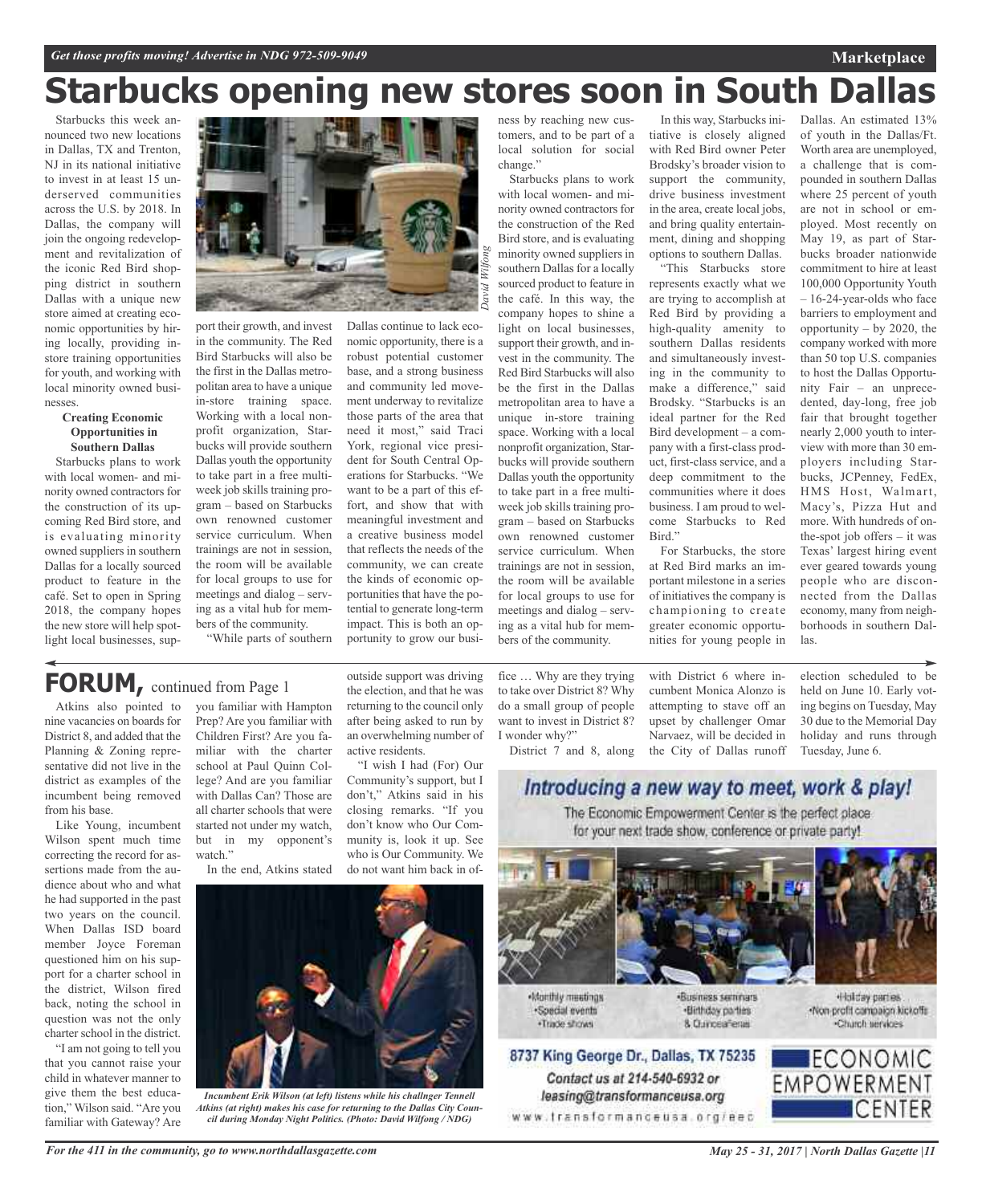# **'I Bike Harlem' owner uses Airbnb to grow her business**

By Maxine Daniels (Founder of "I Bike Harlem")

(NNPA) For decades, many travelers to New York City have limited their excursions to Manhattan neighborhoods south of Central Park. Moreover, those who do choose to go beyond the traditional tourist hotspots often see neighborhoods like Harlem—my home for nine years—from the top floor of a tour bus.

This experience cannot possibly impart the "real" Harlem—a vibrant and historic community with worldclass cuisine, soulful music and a rich artistic scene that continues to breathe new life into an area whose cultural exports have been changing the world for over a hundred years.

I want visitors to see the

Mekrut of Lincoln, Rhode Island. And joining the board for a three year term is Anthony J. Buzzelli, Pittsburgh, Pennsylvania. Incoming Vice Chair Mekrut is vice president of finance for FM Global, one of the world's largest commercial and industrial property insurers. He was elected to the AAA national board of directors in April

**CARTER,** continued from Page <sup>2</sup>



*host, bringing the Harlem she knows and loves within reach of millions of Airbnb travelers. (Liz Morrison)*

Harlem I know up close, not from behind the plexiglass of a tour bus window. My business, "I Bike Harlem," gives travelers the opportunity to discover our handsome brownstones and vibrant small businesses. It's a business I am incredibly proud of and it's a business that would not exist were it not for the economic opportunity provided by Airbnb.

board of AAA Southern New England, now AAA Northeast, since 2008. Additionally, he serves on the holding companies affiliated with AAA Northeast – AAA Motor Club Holdings and Red Rooster Investment Company. Mekrut earned a bachelor's degree in accounting and finance from Providence College and a master's degree from

I began sharing my home on Airbnb as a way to earn a little extra money while starting I Bike Harlem. Through Airbnb, I was able to raise the funds I needed to start my business—investing in the bicycles, helmets, storage, and insurance that brought it from an idea on paper to reality. Now, my business is growing — with customers from all around

Daniels-Carter has been awarded a number of distinguishing honors including the Business Woman of the Year Frazier Network; Northwood University, Distinguished Business Leader Award; Trailblazer Award from North Milwaukee State Bank; Entrepreneurial Spirit Award presented at the Multicultural Prism Awards; Essence magazine's Top 10 Black Female Entrepreneurs; and Black Enterprise

**@BLACKPRESSWATCH** 

the world including right here in Harlem. In fact, many of my customers are Airbnb guests. In that way, I am part of an "Airbnb business cycle": I started my company with income earned as an Airbnb host, and in turn, Airbnb guests have helped my business grow and thrive.

Our elected officials often talk about fostering a "startup" culture in New York City, with millions of dollars invested in tech campuses, incubators, and tax credits throughout the Empire State. Important as these investments are, the truth is that our public policy must recognize that entrepreneurship and the economic activity it generates, comes in many different forms, now more than ever.

For example, I cannot B.E. 100. Her company, V & J has received awards such as the Top 500 Women-Owned Businesses (Working Woman Magazine); Top 200 Restaurants in the U.S. (Restaurant Finance Monitor); and numerous other accolades, both locally and nationally.

count on an angel investments or incubators to help my business grow. Rather than relying on "startup" culture, my business is grounded in Harlem's culture and the desire of travelers to experience a new place from a local's perspective. And the investors who helped my business get off the ground aren't venture capitalists; they are everyday

people who chose to stay with me on Airbnb.

Hosting on Airbnb gave me the opportunity to start my business. And guests on Airbnb helped build my business. Now, Airbnb has launched a new tool that will take my business to the next level.

Dubbed "Airbnb: Experi-

See BIKE , Page 16

### TISEO PAVING COMPANY 419 E. Hwy. 80, Mesquite, TX 75150 Tel: (972) 289-0723 Fax (972) 216-5637 www.tiseopaving.com Performing Concrete Street Paving

in the Metroplex Area We Accept Subcontracting Bids For All Public Works Projects in the Dallas Area. We Are Accepting Applications for Concrete Mixer Drivers and Heavy Equipment Mechanics

**Equal Opportunity Employer** 

Investors Liquidation Sale: **Laurel Land Cemetery Burial Plot For Sale (one space) Section # 3, Space # 15, Lot # 20**



Laurel Land Cemetery charges for cost of single Plot: \$3995.00 Discount Amount, if you act right away: <\$1745.00> (your savings) Your Cost: \$2250.00



2015 and has served on the Bryant University. magazine's Women of the **BLACK PRESS** NATCHDOG **WE REVEAL CORRUPTION** WE PROMOTE STORIES RELEVANT<br>TO OUR COMMUNITY WE ARE COMMITTED TO THE CAUSE SUBMIT NEWS TIPS ONLINE:

*12 | May 25 - 31, 2017 | North Dallas Gazette*

**BLACKPRESSWATCHDOG**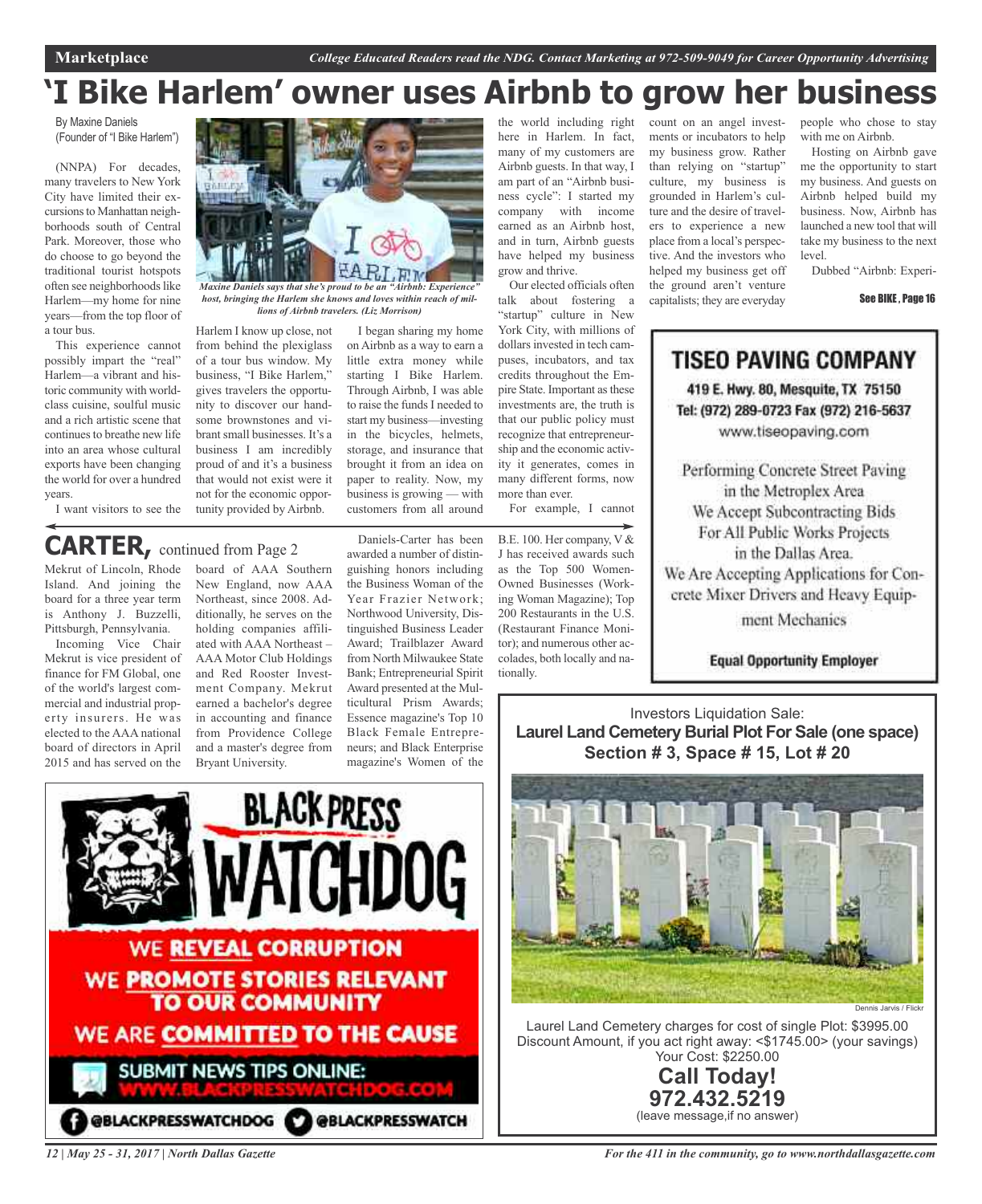# **City of Carrollton hosting job fair for municipal jobs on June 15**

The City of Carrollton will host a job fair on Thursday, June 15 from 11 a.m. to 1 p.m. at the Josey Ranch Lake Library (1700 N. Keller Springs Road). The City is seeking candidates with a desire to make a difference in

the community.

Prospective candidates will be able to meet with recruiting departments across many disciplines, including Environmental Services, Parks and Recreation, Library, and Public Works, and learn how every employee embraces the Carrollton Difference. Civil Service positions(Police Department and Fire Rescue) will not be part of the job fair.

For faster processing, applicants can visit cityofcarrollton.com/jobs and fill out the JRL Job Fair- June 15, 2017 job application beforehand. Attendees of the job fair are encouraged to complete this application in order to be considered for positions open at the time of the job

fair. Computers will be available the day of the fair to fill out applications. The information provided from the application will help match applicants' qualifications with the requirements for all open positions. Departments

will be holding interviews and some employment offers may be made onsite.

Jobseekers unable to attend the job fair can still access job opportunities through the City's website at cityofcarrollton.com/jobs.

## **Lifeguarding offers flexibility and valuable experience for future employment**

Considering a career in the medical or emergency response sectors? Or perhaps interested in the fitness or recreation fields?

Need flexible hours or a job close to home? Consider what employment with the city as a lifeguard can offer, including:

• First Aid / CPR / AED certification

• Obtain water rescue skills

• Increased leadership opportunities

• Improve decision-making skills

• Development of public relations, customer service and conflict-resolution



skills

• Verifiable work experience for resumes and college applications

• Irving lifeguards at outdoor aquatic center.

#### The City of Irving Parks and Recreation Department hires Red Cross-certified lifeguards, ages 16 and older for part- and full-time summer and year-round

employment at its aquatic facilities.

Lifeguards are in the business of safety and prevention, making them ideal candidates for medical or first responder college programs.

In addition to enforcing all the rules and regulations of the pool, lifeguards are also responsible for the maintenance and operation of the assigned facility. Irving lifeguards also get a lot of customer service experience, such as registration responsibilities - all great points to add to one's resume.

Red Cross training recer-

**MOODY,** continued from Page <sup>4</sup>

of 2018," said Matrice Ellis-Kirk, chair of the Center's Board of Directors. "Doing this will allow the Center to focus more of its resources toward supporting our resident companies and engaging even more with our di-

verse community. Our thanks go out to the Moody Foundation for this generous gift."

Both the MFA endowment and the Center's gift will be paid out over a tenyear period. MFA's first

year will start with \$100,000 in grants, but when fully endowed, the MFA could distribute about \$400K a year in grants to small arts groups.

Submissions for MFA grants will begin early next year. Submissions will be reviewed through a twotiered panel selection process which will include arts educators, managers, advocates, philanthropists, a Cultural Affairs Commissioner and the director of the Office of Cultural Affairs. Grants will be distributed by the end of August 2018.

**Looking for energetic interns in the Dallas Area**

A local community newspaper has an internship position available. The goal is to provide students and aspiring writers an opportunity to gain published clips, experience and professional feedback. The position is for 20 hours a week at



\$8.50 per hour. Assignments will include covering local events, phone interviews, and rewriting press releases.

**Send resume and writing samples to: inquiries1909@gmail.com**



#### tification is required every two years to remain eligible for employment with the Irving Parks and Recreation Department (as well as most other Texas municipalities).

#### **Find a Class**

The following are available resources for the lifeguarding class requirements:

Visit the American Red Cross' Lifeguarding page for information on classes. The Baylor Tom Landry Health and Wellness Center offers lifeguard classes and recertification through its

Water Safety program. The City of Irving hosts

#### lifeguard classes.

Visit the Aquatics calendar of events page or call (972) 721-7310 for a schedule of classes. Scholarships are available on a case-bycase basis to help defray the cost of classes.

#### **Application Process**

Those interested in applying for a position as a lifeguard can visit City of Irving Employment Opportunities page to view open positions. Please note that all posted jobs close at 5 p.m. in the indicated expiration date. For more information, call (972) 721-7311 or (972) 721-2718.



THE CITY OF IRVING'S NEXT CIVIL SERVICE ENTRANCE EXAM

#### *www.cityofirving.org*

*The City of Irving does not discriminate on the basis of race, sex, religion, age or disability in employment or the provision of services.*

*For the 411 in the community, go to www.northdallasgazette.com*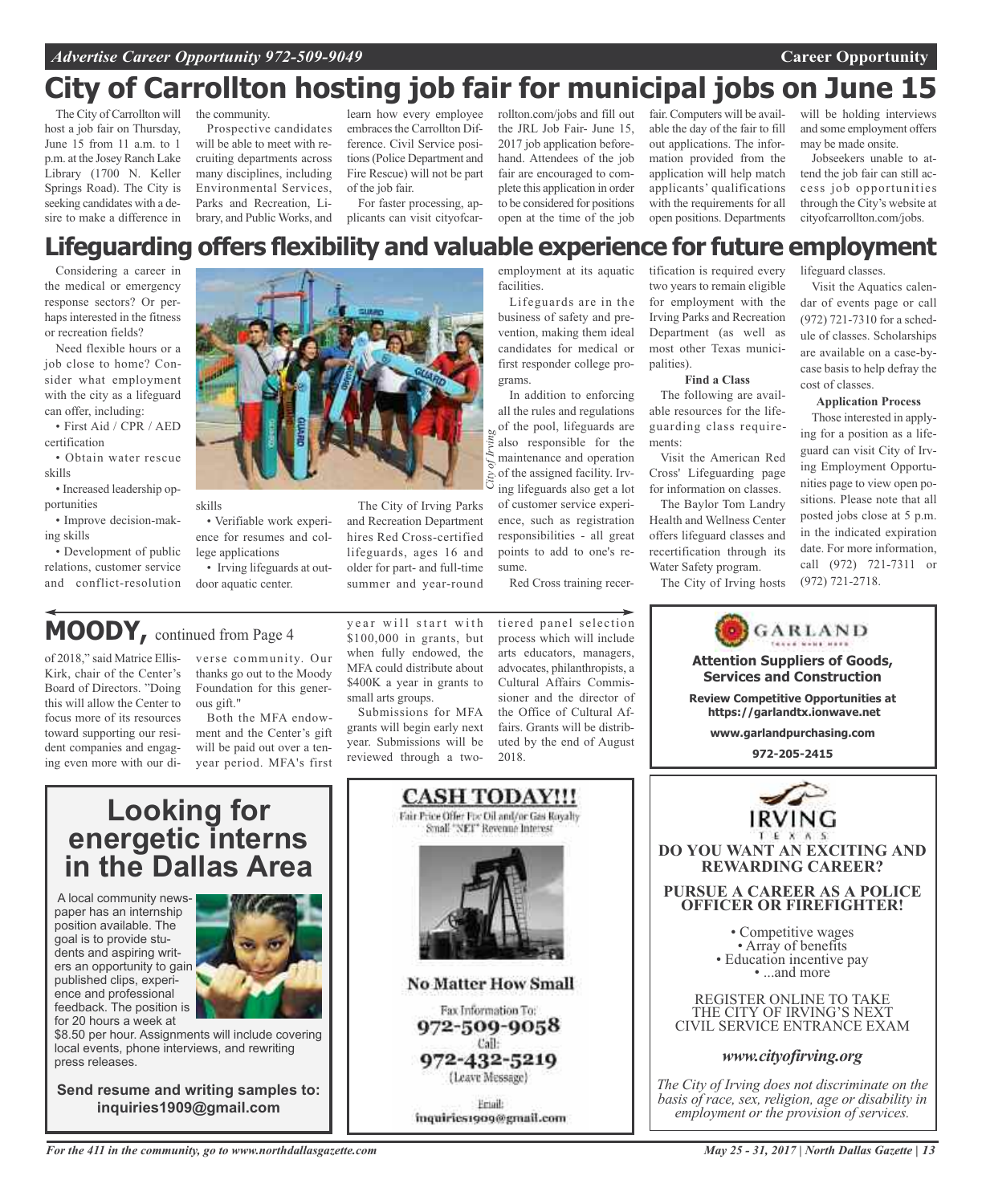### **Church Happenings www.NorthDallasGazette.com**

#### **BETHEL BIBLE FELLOWSHIP, CARROLLTON (A PLACE TO BELONG)**

*NOTICE: Pastor Woodson serves the community by providing "Professional Therapy and Counseling Services" on a "Sliding Fee" scale. To schedule an appointment call the Pastoral Counseling Center at 972-526-4525 or email the church at www.bethelbiblefelloswhip.org*

Discover Hope and Help for daily living; and, you don't have to be a member to come. The Connect-2-Reflect meetings are held in comfortable and relaxed homes one in Carrollton and one in Plano, refreshments are served. Call the church for details.

#### **May 28, 9:45 a.m.**

You're invited to our Sunday "Prayer and Meditation" at 9:45 am. You will be blessed and inspired. You don't want to miss this!

#### **May 31, 7 p.m.**

Join us in Wednesday's Prayer and Bible Study Class with Pastor Brenda Patterson, Senior Pastor Woodson, Pastor Larry Gardner and others teaching a series on "Design for Discipleship and Understanding the Bible, Book 7, Chapter 4." Spiritual maturity is God's desire for you. It's Time to Grow; Ephesians 4:12 & 13.

Dr. Terrance Woodson, Senior Pastor 1944 E. Hebron Parkway Carrollton, TX 75007 972-492-4300 www.bethelbiblefelloswhip.org

#### **FELLOWSHIP CHRISTIAN CENTER CHURCH IN ALLEN "THE SHIP"**

Follow us on Social Media (Facebook, Twitter, YouTube and Vimeo).

#### **May 28, 8 a.m.**

Join us in our Sunday Services as we praise and worship God in the Joycie Turner Fellowship Hall followed by our Sunday Worship Services and bring someone with you, you will be blessed.

#### **May 31, 7 p.m.**

Join us in our Wednesday's 12 Noon-Day Live, Prayer and Bible Study and/or our Wednesday Night Live, Prayer and Bible Study at 7 p.m. to learn more about God's Word. Be encouraged by God's plan for your maturity and His glory; and most of all; be prepared to grow.

#### **June 11, 9:30 a.m.**

You're invited to join us for "Graduation Recognition" with special performance by Chris Roland, AKA Samson, you don't want to miss this.

**June 12 until August 20** This is a 70 Day Challenge in seven stages of development by praying daily; reading the book of the quarter, Chase the Lion by Mark Batterson; preparing a household budget for the summer; exercising at least three days a week; a Spiritual Workout on a Sunday, Wednesday or Saturday; Tithing the Bible Way; and learning how to forgive. Call the church for details.

Dr. W. L. Stafford, Sr., Ed. D.

*Church Happenings is a weekly calendar of religious servicesproduced by the North Dallas Gazette. To make additions or corrections to the calendar, contact: religion@northdallasgazette.com*

Senior Pastor 1609 14th Street Plano, TX 75074 972-379-3287 www.theship3c.org

#### **INSPIRING BODY OF CHRIST CHURCH, Let's Go Fishing! MATTHEW 4:19**

 $\overline{\phantom{a}}$  , which is a set of the set of the set of the set of the set of the set of the set of the set of the set of the set of the set of the set of the set of the set of the set of the set of the set of the set of th

#### **May 28, 10 a.m.**

You're invited this Sunday as we praise, worship, honor and magnify God's Holy name.

#### **May 29, 7 p.m.**

Join us in Monday School as we grow in God's Word, learn what God has to say to us and honor our veterans.

Pastor Rickie Rush 7701 S Westmoreland Road Dallas, TX 75237 972-372-4262 www.Ibocchurch.org

**MT. OLIVE CHURCH OF PLANO (MOCOP) (Uniting the Body of Christ Among Nations)**

 $\overline{\phantom{a}}$  , which is a set of the set of the set of the set of the set of the set of the set of the set of the set of the set of the set of the set of the set of the set of the set of the set of the set of the set of th

### **MT. OLIVE CHURCH OF PLANO** 300 Chishoim Pt. Plano, TX 75075 972-633-5511 Answers you need, Hope for today is waiting for you... · Sunday School for all ages 8:30 am · Sunday Morning Prayer  $9-30$  am · Sunday Service  $10:00$  am · Wednesday Night Service 7:00 pm Pastor Sam Fencerov Pastor Gloria Fenceroy www.mocop.org Radio Programs

'Vision & Truth Live" Call Pastor Sam<br>Every Sun, 9:00pm-10:00pm<br>KWRD 193.7 FM THE WORD

"Truth Made Simple" i to Pastor Si<br>Fri. 5:25pm 5:30pm KODBE 1040 AB

other and to the world. John 12:26.

#### **May 28, 8 a.m.**

**May 28, 10 a.m.** Join us for Worship Service as we praise and worship God for His Honor and His glory; and don't forget to comeback at 7 p.m. for our

**May 31, 7 p.m.** You're invited to our Wednesday's Bible Study class; you will learn what God has to say to us. Come to be encouraged by God's plan for your spiritual growth and His glory.

Brazilian Church.

Pastor Sam Fenceroy Senior Pastor and Pastor Gloria Fenceroy 300 Chisholm Place Plano, TX 75075 972-633-5511 www.mocop.org

 $\overline{\phantom{a}}$  , and the set of the set of the set of the set of the set of the set of the set of the set of the set of the set of the set of the set of the set of the set of the set of the set of the set of the set of the s

**SHILOH MBC IN PLANO (WHERE COMMUNITY BECOMES FAMILY)**

Come and connect to God through Shiloh; grow in Christ through the study of God's Word; and Serve God through service to each Women's Day Celebration; ladies join the Women of Shiloh for their annual Women's Day Celebration activities started the week of the May 15. Call the church for details.

#### **May 31, 7 p.m.**

You're invited to our Wednesday's Bible Study to learn more about God's Word. Come and be encouraged by God's plan for your maturity and growth; it's all for His glory and His honor. We are, "Growing in Christ through the study of His Word."

**June 5-9, 7:30 p.m. Until 9 p.m.**

Vacation Bible School Children from 3 years to 18 years are invited join us for fun learning, fellowship and inspiration. This year's theme is "Glow for Jesus".

Our church ministries offer opportunities for motivation and growth; join us and see. Be blessed of the Lord.

Dr. Isaiah Joshua, Jr. Senior Pastor 920 E. 14th Street Plano, TX 75074 972-423-6695 www.smbcplano.org



NDG now has a "Special Advertising Package"for churches and non-profit organizations that need to let the community know about your Special Event.

#### Opportunity You Can Measure...

#### **Church Events**

- Church Anniversary
- Pastor's Anniversary
- Women's Day
- Men's Day

#### **Non-Profit Org. Events**

- Fundraisers
- (Concerts)
- Special Events
- (Personal or Community)

### Special Rate \$199

(Black & White, per insertion) Ad size - 4.905"x 6"(Quarter Page, B&W) (NOTE: Color Ad \$75 extra per inserion) Production disclaimer - NDG ad meake-ready is not included in promotion. Layout/production of "copy ready"ad will be a nominal extra cost. E-mail ad copy to: Marketing@NorthDallasGazette.com or call our Marketing Department today! 2.509.9

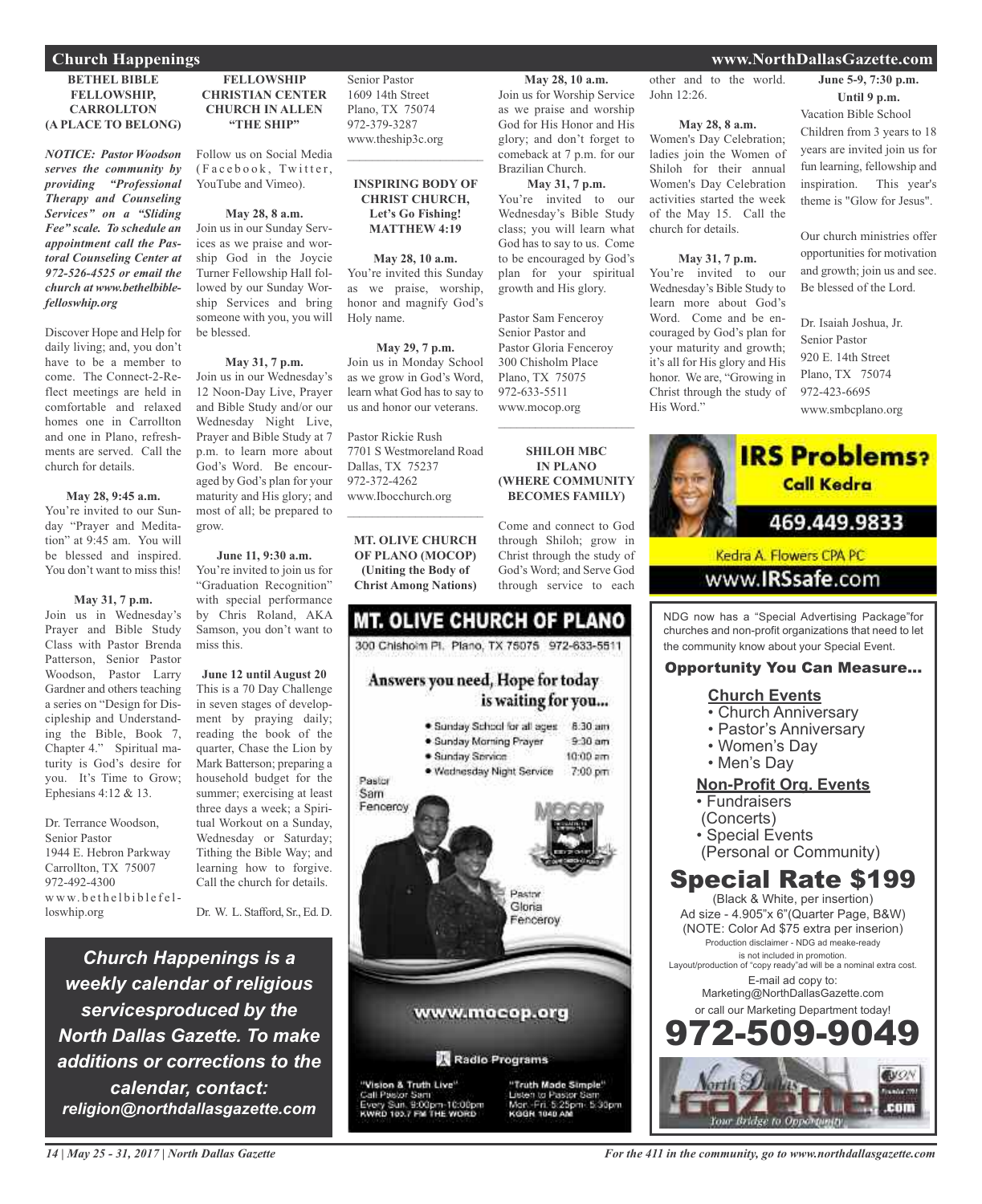### alized I had a cold heart to-**Being choked by wealth**

power.

we need.

ward God. Apathy toward the things of God became apparent. I was still going through the motions of service toward God, but with no

We wake up to realize Christ is no longer Lord of our lives, much less of our money. The greater independence money gives us, the less dependence on God

Christ talked much about money in the Kingdom because He knew how much of a problem it was. This is why



*Send email to: businessoffice@ northdallasgazette.com to sign up for Sister Tarpley's weekly electronic newsletter.*

"Whoever loves money never has money enough; whoever loves wealth is never satisfied with his income...." - Ecclessiastes 5:10

Christians believers are especially susceptible to a trap in their spiritual lives - one to which others may not be so susceptible. That trap is wealth.

Scripture tells us that if we are having our basic needs met for food and clothing, we are considered to have riches.

Jesus cautioned us against living a lifestyle that required more than our basic necessities. However, it is clear that Jesus was not against wealth, but against a dependence on wealth.

Jesus continually taught that a dependence on anything other than God was evil. Whenever Jesus determined that money was an issue for an individual, He addressed it and found that the individual could not let go.

This was true for the rich young ruler. When talking about what he must do to inherit the Kingdom, Jesus told him to do the one thing that would be the most difficult to give away his wealth and follow Him.

Jesus was not saying this was what every person must do, only the rich young ruler, because Jesus knew this was his greatest stumbling block. For others of us, it could be something else Jesus would ask us to give up (see Matthew 19:16-30).

In the parable of the sower in which He describes four types of people, Jesus also gave us another example of the problem money creates for any follower of Jesus.

"Afarmer went out to sow his seed. As he was scattering the seed, some fell along the path, and the birds came and ate it up. Some fell on rocky places, where it did not have much soil.

It sprang up quickly, because the soil was shallow. But when the sun came up, the plants were scorched, and they withered because they had no root. Other seed fell among thorns, which grew up and choked the plants.

Still other seed fell on good soil, where it produced a crop - a hundred, sixty or thirty times what was sown" (Matthew 13:3b-8).

"The one who received the seed that fell among the thorns is the man who hears the word, but the worries of thislife and the deceitfulness



boiling pot, if we are not careful we gradually begin to acquire and walk the treadmill of material gain. Those around us begin to expect more and more. Soon we begin expanding our lifestyle.

Before we know it, we are worrying about how to take care of what we acquire. Our emphasis becomes what we own versus our relationship with Jesus and His Kingdom.

One day I woke up and re-

*Young Sung, elected Carrollton's city Place 6 Councilman by a 61 to 39 percent margin, taking his Oath of Office by Judge Meredith Lyon, Municipal Court with wife Susan, daughter Jessica and son, Joshua looking on*



www.thest-p3c.org

**Early Morning Service** 

200 W. Balmout Drive

Allei, TX 75013

**SUBJEC** 

reflect on the past with **Historical Perspectives from Sister Tarpley** Hear what it was like growing up in <sup>a</sup> very different Dallas when Booker T. Washington was <sup>a</sup> black school. Sister Tarpley graduated frm there and went on to college and later became <sup>a</sup> city councilmember in Carrollton.

**Look for NDGTV at NorthDallasGazette.com**

DUFelowship Opistive

1509 14th St., Plane, TX 75074<br>A Kingdom Building Church

200 W. Talmaux Dress

Allen, TX 75013

230.13



*For the 411 in the community, go to www.northdallasgazette.com*



we have so few who are bearing 100, 60, or 30 times what is sown.

Do you have the same hunger for God that you once had? Has financial blessing had an adverse effect on your passion for Jesus Christ?Ask Him today if your heart has grown cold as a result of financial blessing. Ask Him to keep you hungering for more of His presence in your life.



Sunday School: 9:45 a.m. Mid-week: Wednesday at 7:00 p.m. Youth Church: Every 3rd, 4th, and 5th Sunday at 10:45 a.m. AWANA: Wednesday at 6:30 p.m. Contact Information: 972-423-6695 www.smbcplano.org